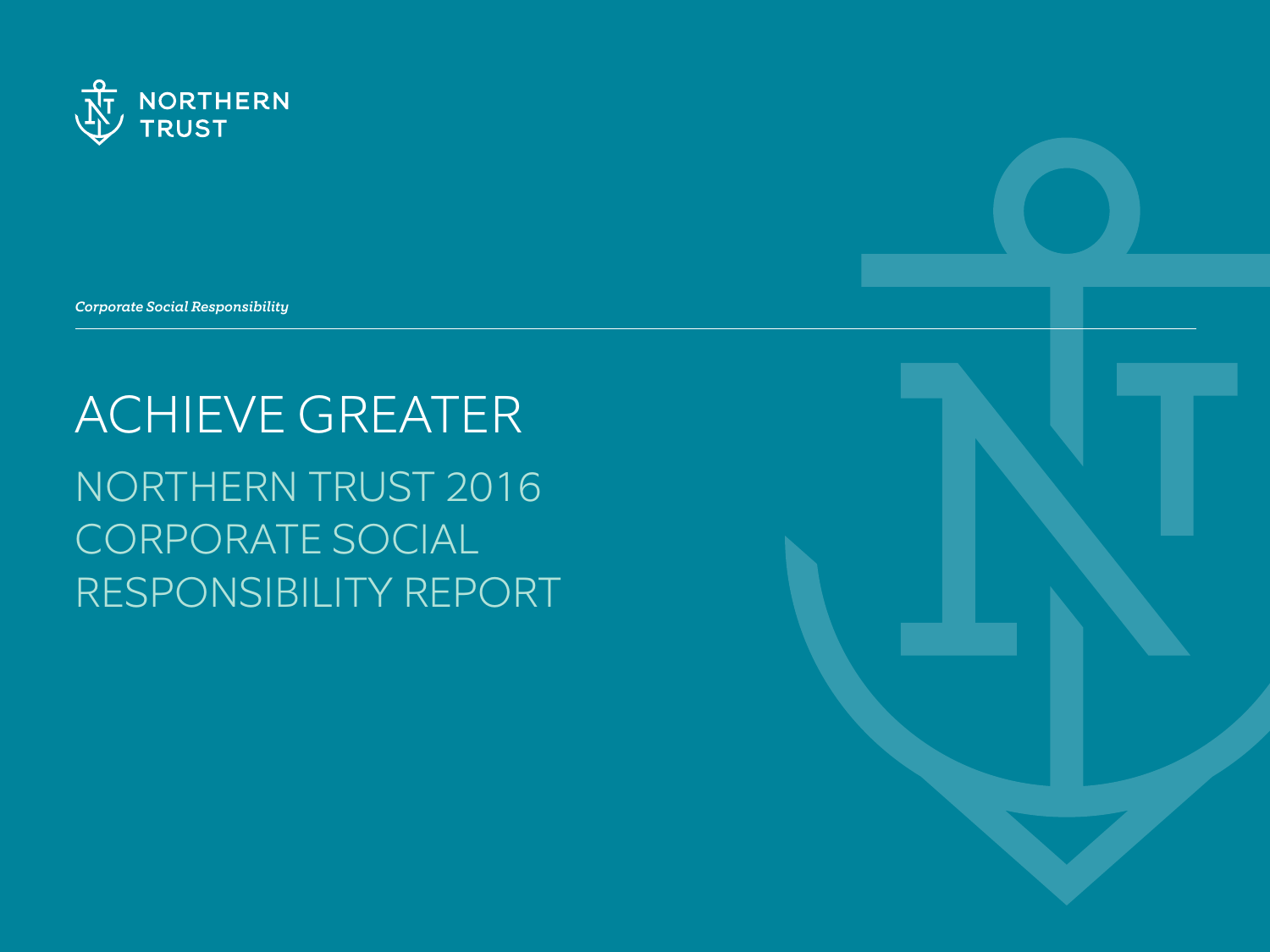*"At Northern Trust, we believe organizations with a demonstrated commitment to corporate social responsibility create greater value for shareholders and key stakeholders."*

> FREDERICK H. WADDELL Chairman and Chief Executive Officer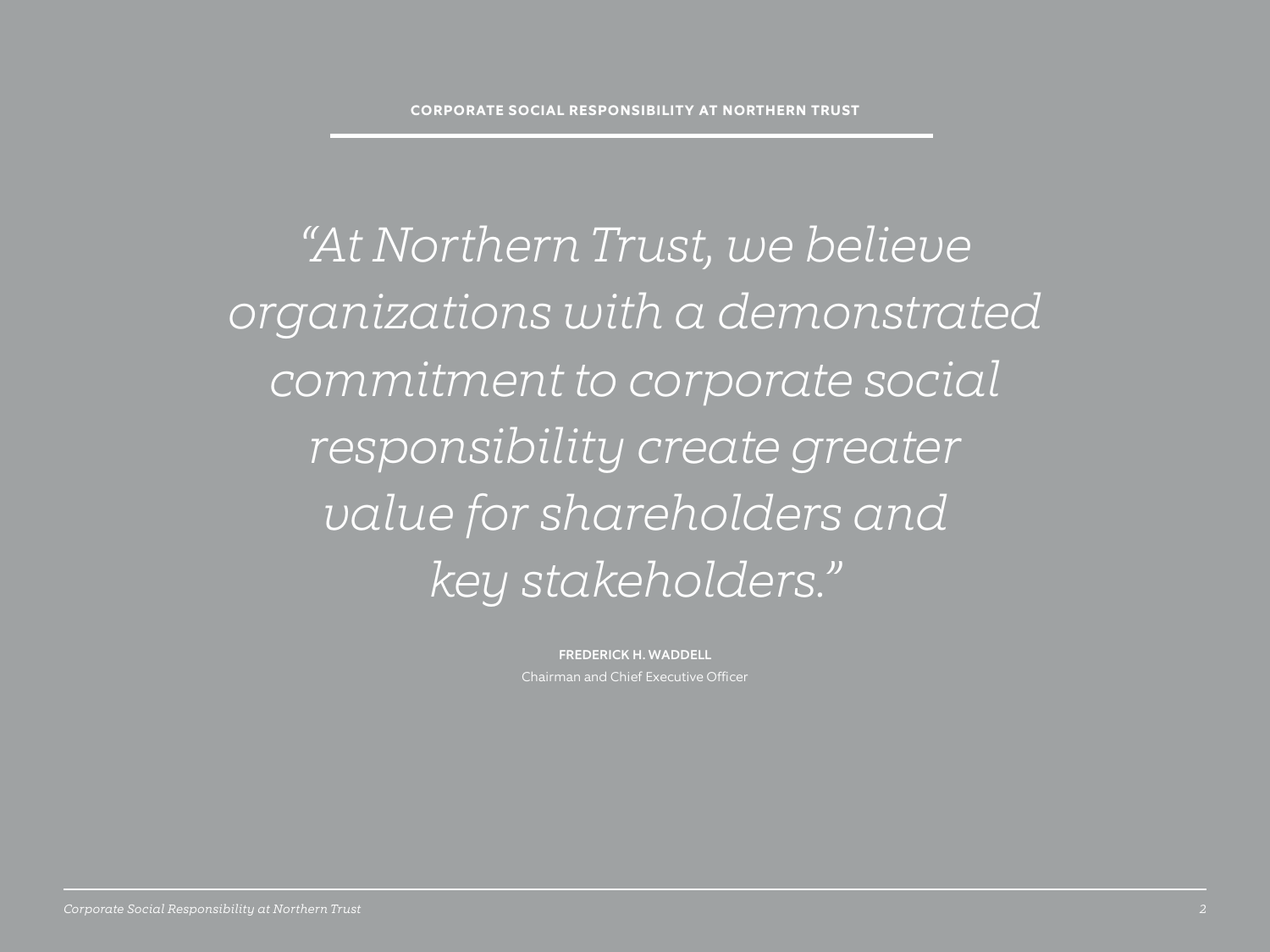#### **STRATEGIC CORPORATE SOCIAL RESPONSIBILITY PILLARS**

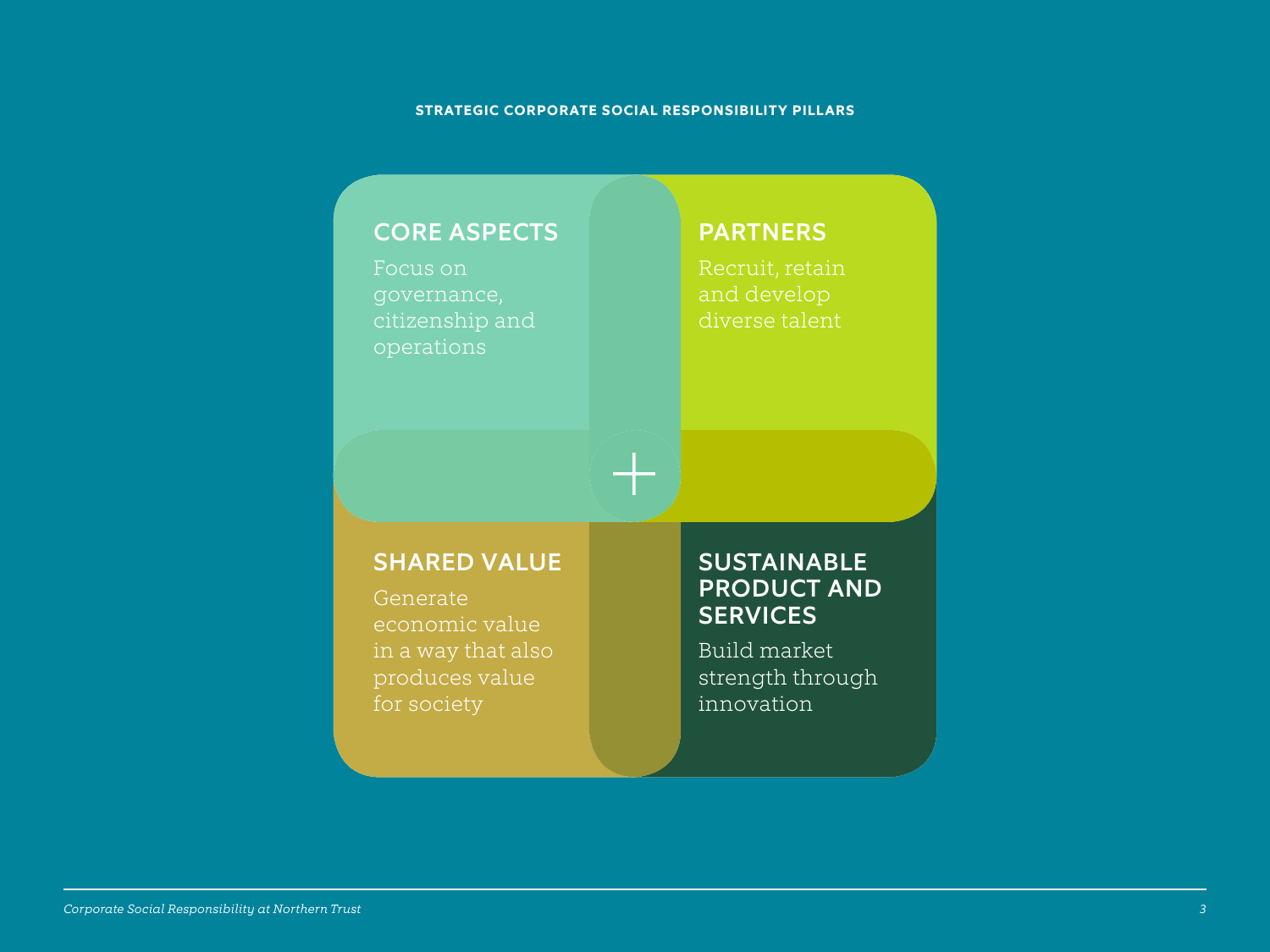# **TABLE OF CONTENTS**

| LETTER FROM CONNIE L. LINDSEY AND                       |  |
|---------------------------------------------------------|--|
|                                                         |  |
|                                                         |  |
|                                                         |  |
|                                                         |  |
|                                                         |  |
|                                                         |  |
|                                                         |  |
|                                                         |  |
|                                                         |  |
|                                                         |  |
|                                                         |  |
|                                                         |  |
|                                                         |  |
|                                                         |  |
|                                                         |  |
| Corporate Services Group and Environmental Practices 11 |  |
| Non-Governmental Organizations and Advocacy Groups 11   |  |
|                                                         |  |
|                                                         |  |
|                                                         |  |
|                                                         |  |
|                                                         |  |

| Global Diversity and Inclusion Strategy and Governance  16     |  |
|----------------------------------------------------------------|--|
|                                                                |  |
|                                                                |  |
|                                                                |  |
|                                                                |  |
|                                                                |  |
|                                                                |  |
|                                                                |  |
| The United Nations Environmental Programme                     |  |
| The Boston College Center for Corporate Citizenship (BCCCC)23  |  |
| United Nations Principles for Responsible Investing (UNPRI) 23 |  |
| Banking Environment Initiative (BEI) - Cambridge University    |  |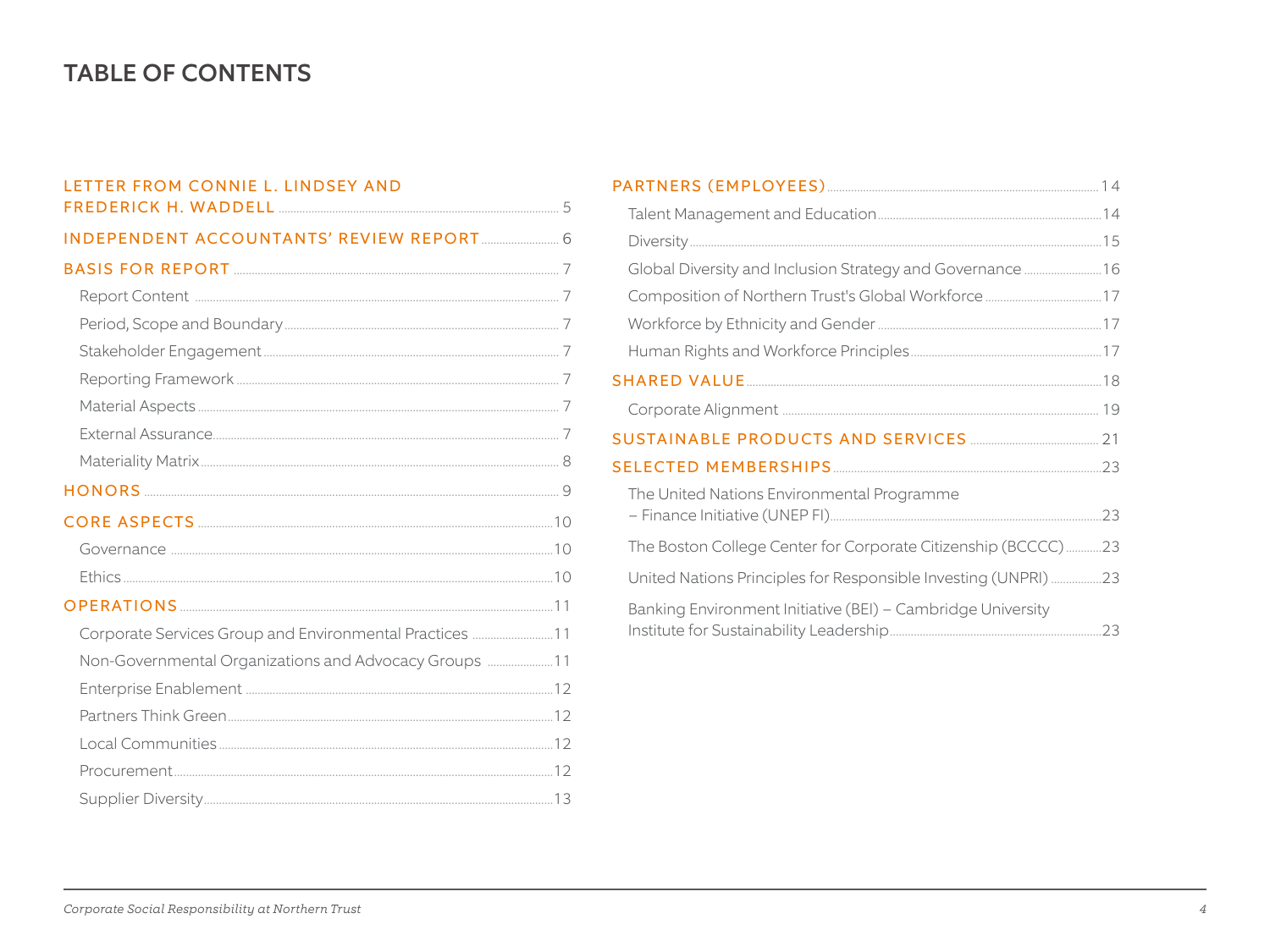# LETTER FROM CONNIE L. LINDSEY AND FREDERICK H. WADDELL





We are pleased to present our seventh Corporate Social Responsibility (CSR) Report prepared using Global Reporting Initiative (GRI) standards. At Northern Trust, we believe organizations with a demonstrated commitment to corporate social responsibility create greater value for shareholders and key stakeholders. To achieve this, we have aligned our CSR efforts with our guiding principles of service, expertise and integrity. Through these principles, we are dedicated to meeting the evolving needs of our clients, shareholders and other key stakeholders through innovative and ethical business practices. Above all, we aim to serve as a responsible corporate citizen in the diverse communities and environments in which we live and work.

In 2016, we conducted our biannual refresh of our material aspects as part of our ongoing practice of stakeholder engagement. This process helped inform the pillars of our CSR strategy: Core Aspects, Partners, Shared Value and Sustainable Products. These pillars are the foundation that will support the growth of our business for years to come, and they will allow us to continue to "Achieve Greater" on behalf of all of our stakeholders.

Northern Trust's more than 17,000 employees serving our clients around the globe bring enthusiasm and expertise to improving our society and environment with integrity on a daily basis. Highlights of our 2016 work include:

- Named one of the World's Most Ethical Companies for the third consecutive year
- Maintained a Community Reinvestment Act (CRA) rating of "Outstanding"
- Received an award of "Tier 1 status" by the Financial Reporting Council
- Sponsored our first Hiring our Heroes Corporate Fellowship Program

We are proud of our work and the impact it has on our employees, clients, shareholders and other key stakeholders. We thank them for their contributions to our success in 2016 and look forward to our future collective achievements. Thank you for your interest in our CSR journey.

#### **Connie L. Lindsey Frederick H. Waddell**

*Executive Vice President, Chairman and Chief Executive Officer* 

*Head of Corporate Social Responsibility and Global Diversity & Inclusion*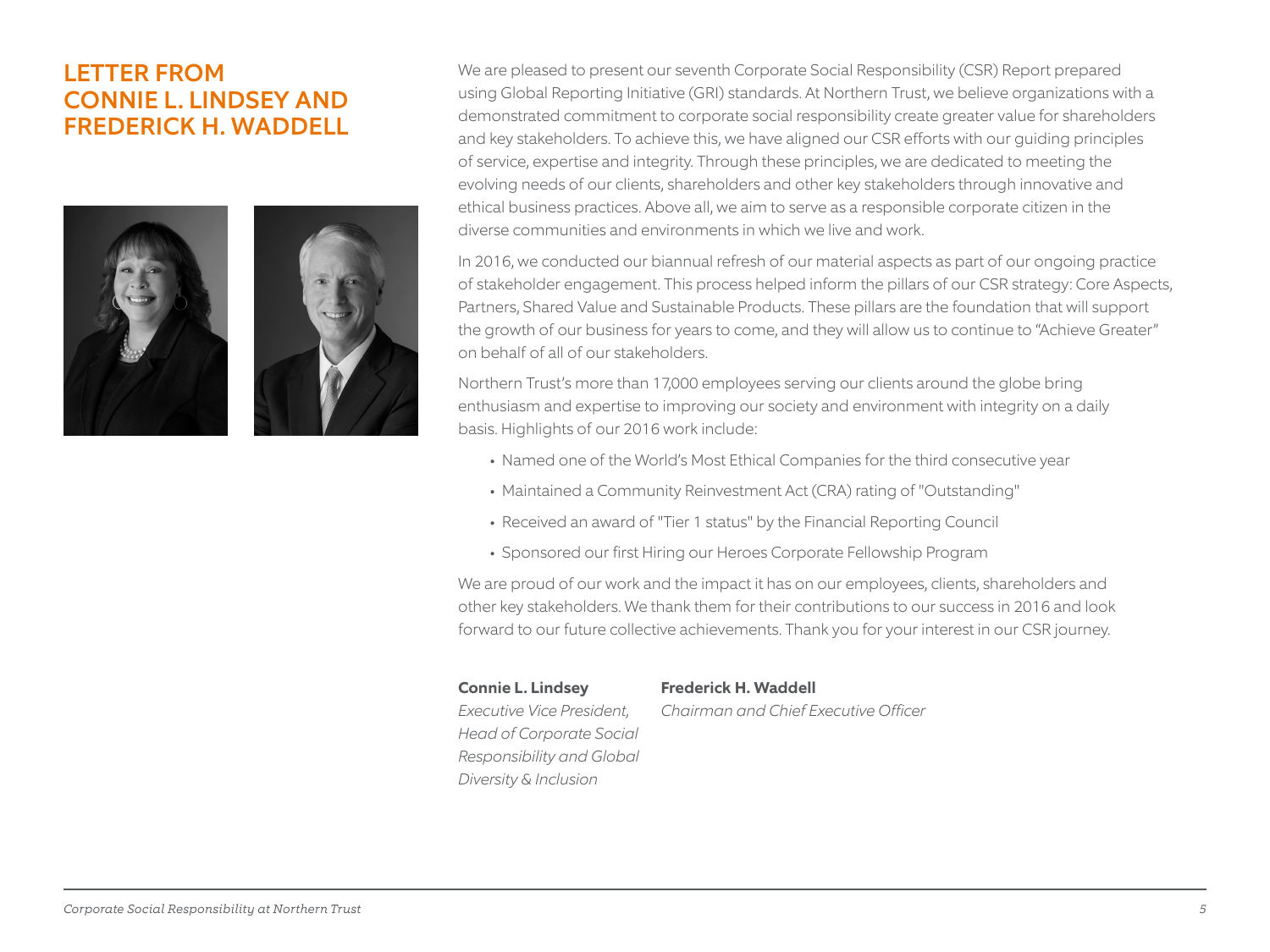# INDEPENDENT ACCOUNTANTS' REVIEW REPORT

# **INDEPENDENT ACCOUNTANTS' REPORT**



200 E. Randolph Street Chicago, IL 60601-6436 KPMG LLP Aon Center, Suite 5500

The Board of Directors and Management Northern Trust Corporation:

is responsible for its assertion. Our responsibility is to express a conclusion on management's assertion december of Northern Trust Corporation (the Company) for the year ended December 31, 2015 (the Vertical December 31, 2015 (the Vertical December 31, 2015 (the Vertical December 31, 2015 (the Vertical December 31, 2015 (the Dased OIT OUT Tevrew. We have reviewed management of Northern Trust Corporation's assertion that the accompanying 2016 Corporate Social Responsibility Report of Northern Trust Corporation (the Company) for the year ended December 31, 2016 (the 2016 Corporate Social Responsibility Report) includes the required elements in accordance with the Global Reporting Initiative Standards: Core option. The Company's management

Our review was conducted in accordance with attestation standards established by the American Institute of Certified Public Accountants. Those standards require that we plan and perform the review to obtain limited assurance about whether any material modifications should be made to management's assertion in order for it to be fairly stated. A review is substantially less in scope than an examination, the objective of which is to obtain reasonable assurance about whether management's assertion is fairly stated, in all material respects, in order sustainability represents the material temperature its option. to be fairly stated. A review is substantially less in scope than an examination, the objective of which is to obtain to express an opinion. Accordingly, we do not express such an opinion. We believe that our review provides a reasonable basis for our conclusion.

The preparation of the Corporate Social Responsibility Report requires management to interpret the criteria, make determinations as to the relevancy of information to be included, and make estimates and assumption that affect reported information. The selection of different but acceptable measurement occurred or the Corporation of the Corporation Corporation Corporation Corporation in the criteria, when the cri<br>The changings can result in materially different measurements. Different entities may make different but make determinations as to the relevancy of information to be included, and make estimates and assumptions The preparation of the Corporate Social Responsibility Report requires management to interpret the techniques can result in materially different measurements. Different entities may make different but acceptable interpretations and determinations.

Based on our review, we are not aware of any material modifications that should be made to interpretations and determinations. The Corporate Social Responsibility Report in  $\mathcal{L}$ management of Northern Trust Corporation's assertion in order for it to be fairly stated.



Cambridge, Massachusetts September 27, 2017

KPMG LLP is a Delaware limited liability partnership and the U.S. member firm of the KPMG network of independent member firms affiliated with KPMG International Cooperative ("KPMG International"), a Swiss entity.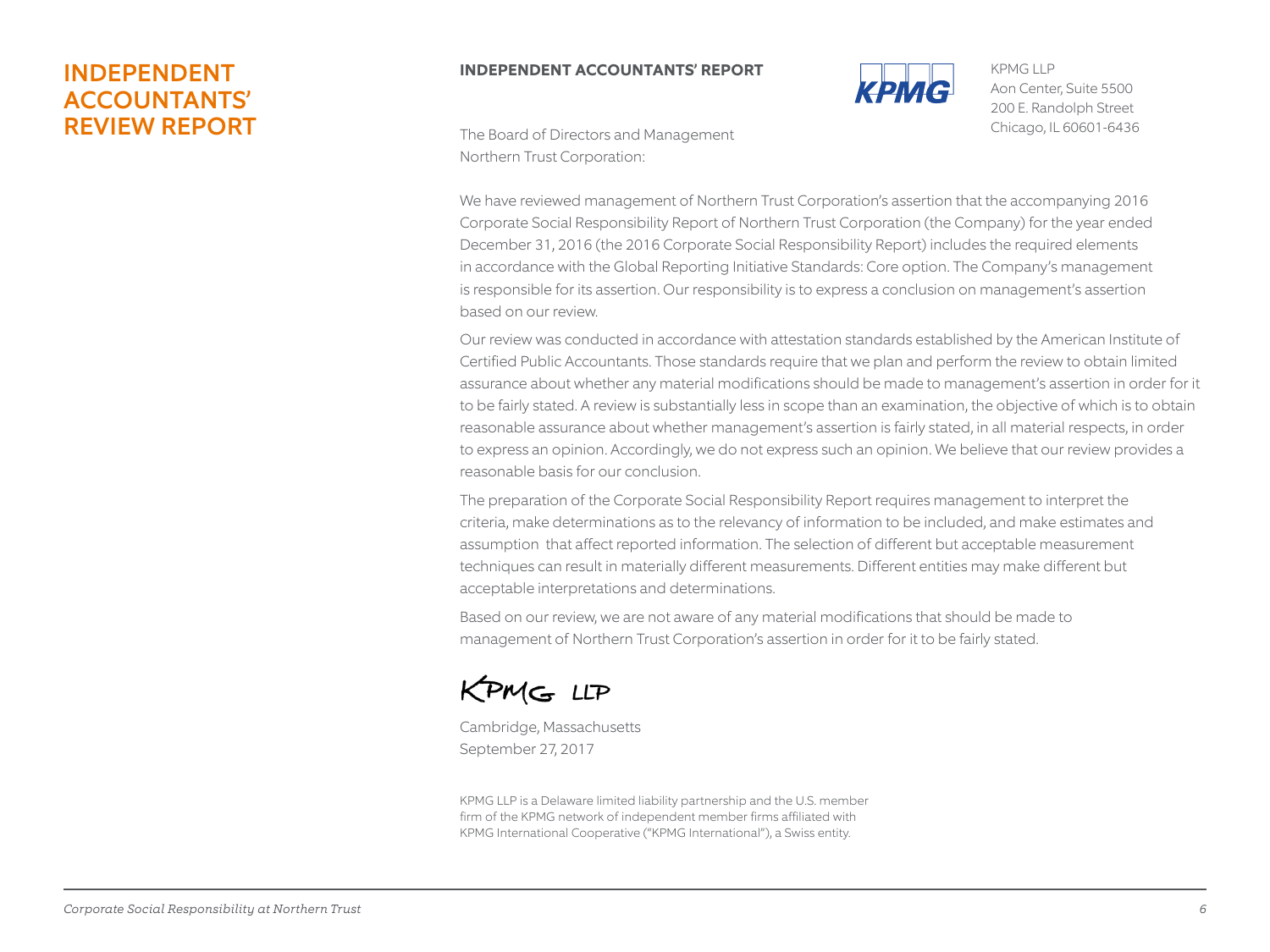# BASIS FOR REPORT

#### REPORT CONTENT

This report has been created in response to interactions with key stakeholder groups. Each stakeholder group is expected to use this report to gauge our progress on responding to the socio-economic issues that may have been raised over the past year.

#### PERIOD, SCOPE AND BOUNDARY

This report is based on information obtained, created and compiled for the fiscal year ended December 31, 2016. Our previous report was for the year ended December 31, 2015. The boundary of this report includes 100% of our leased and owned offices and 100% of our workforce in all global regions in which we operate. In 2016, we expanded our operations in the Asia-Pacific (APAC) region by opening a new facility in Pune, India. We are only reporting on aggregated data from wholly owned subsidiaries. No joint ventures or other entities are included unless otherwise noted. There are no restatements from prior years and no significant changes in size, structure, supply chain or ownership from previous reporting periods.

#### STAKEHOLDER ENGAGEMENT

We actively engage in dialogue with our stakeholders – clients, partners (employees), shareholders, communities, regulators, suppliers and peers. These stakeholder groups are determined based on our business strategy of serving corporations, institutions and affluent individuals worldwide. Each stakeholder group affects our reputation, policies and best practices. We believe it is imperative to consult regularly with these groups through periodic in-person meetings, electronic communication, conferences and other platforms. Through these interactions, we receive suggestions and concerns related to our business practices.

#### REPORTING FRAMEWORK

This is our seventh year using the GRI framework. As a member of the GRI Standards Pioneer community, this is our first report using GRI Standards, the GRI's fifth generation of guidelines for sustainability reporting. Under these guidelines, this report has been prepared in accordance with the GRI Standards, Core Option.

#### MATERIAL ASPECTS

The report and its index provide details on the material aspects and topics that reflect economic, environmental and social impacts relevant to our business. Our focus during 2016 was conducting a new materiality assessment. During 2017, we will set specific key performance indicators and will continue to measure progress against these indicators.

Core Aspects - Governance, Ethics and Operations, Responsible Sourcing and Environmental Impacts

Employees - Global Talent Management, Diversity and Inclusion

Shared Value - Community Development, Global Philanthropy and Volunteerism

Sustainable Product & Services - Environmental, Social and Governance (ESG) Integration, Responsible Investment Products and Services

#### EXTERNAL ASSURANCE

Refer to the Independent Accountants' Review Report from KPMG on page 6. Questions related to this report can be sent to CSRatNT@ntrs.com.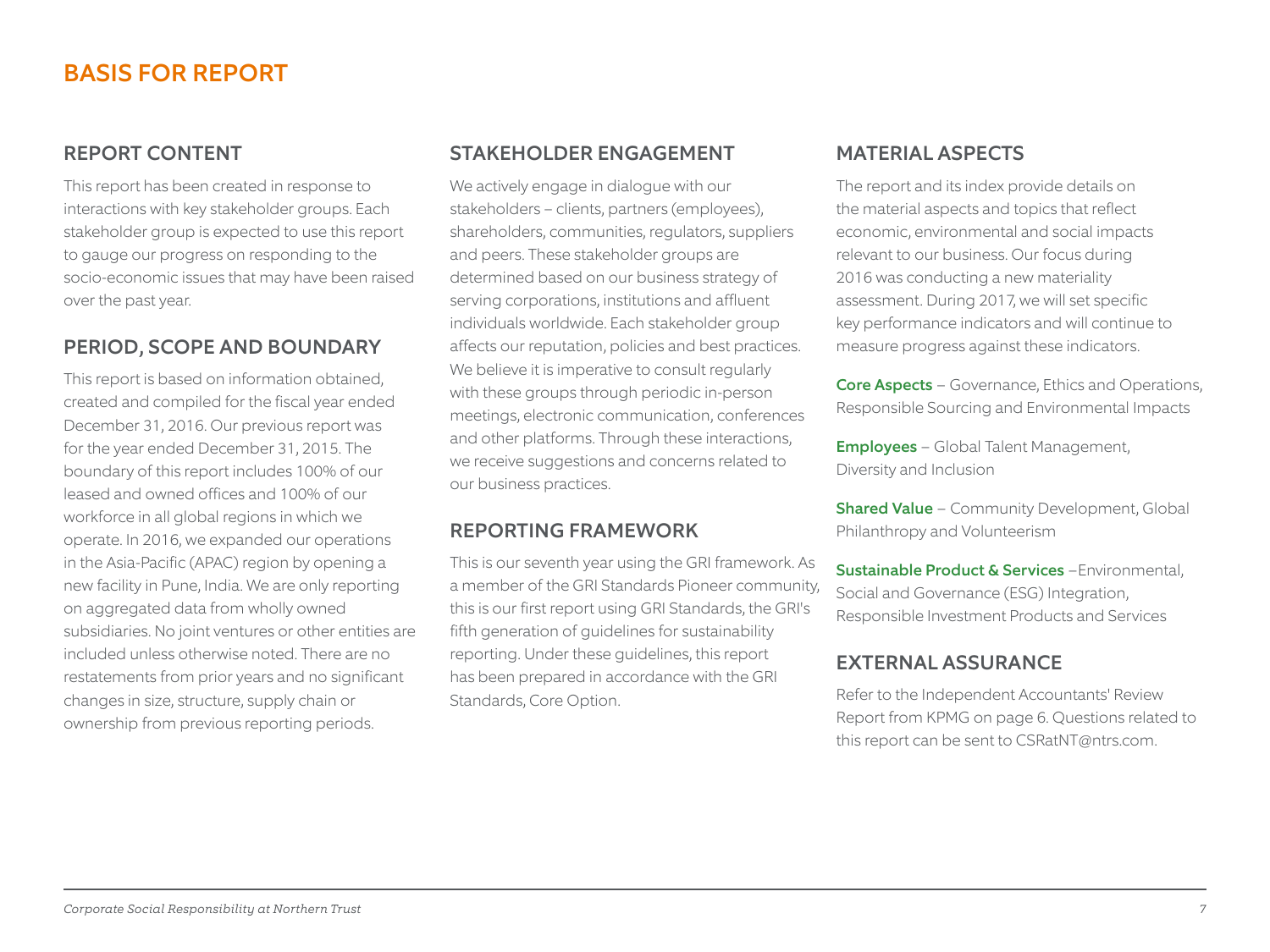#### MATERIALITY MATRIX



#### Governance and Risk Management

- 1. Board oversight
- 2. Transparency
- 3. Management of legal and regulatory framework

## Ethics and Compliance

- 4. Ethical conduct
- 5. Data privacy and security
- 6. Anti-money laundering (AML) and anti-bribery and corruption (ABC)

#### Employees

- 7. Global talent management
- 8. Employee diversity and inclusion
- 9. Employment Practices

#### Community

- 10. Economic impact
- 11. Fair lending / Community Reinvestment Act
- 12. Global philanthropy
- 13. Volunteering

#### Operations

14. Direct environment impact

#### Products and Services

15. ESG investment products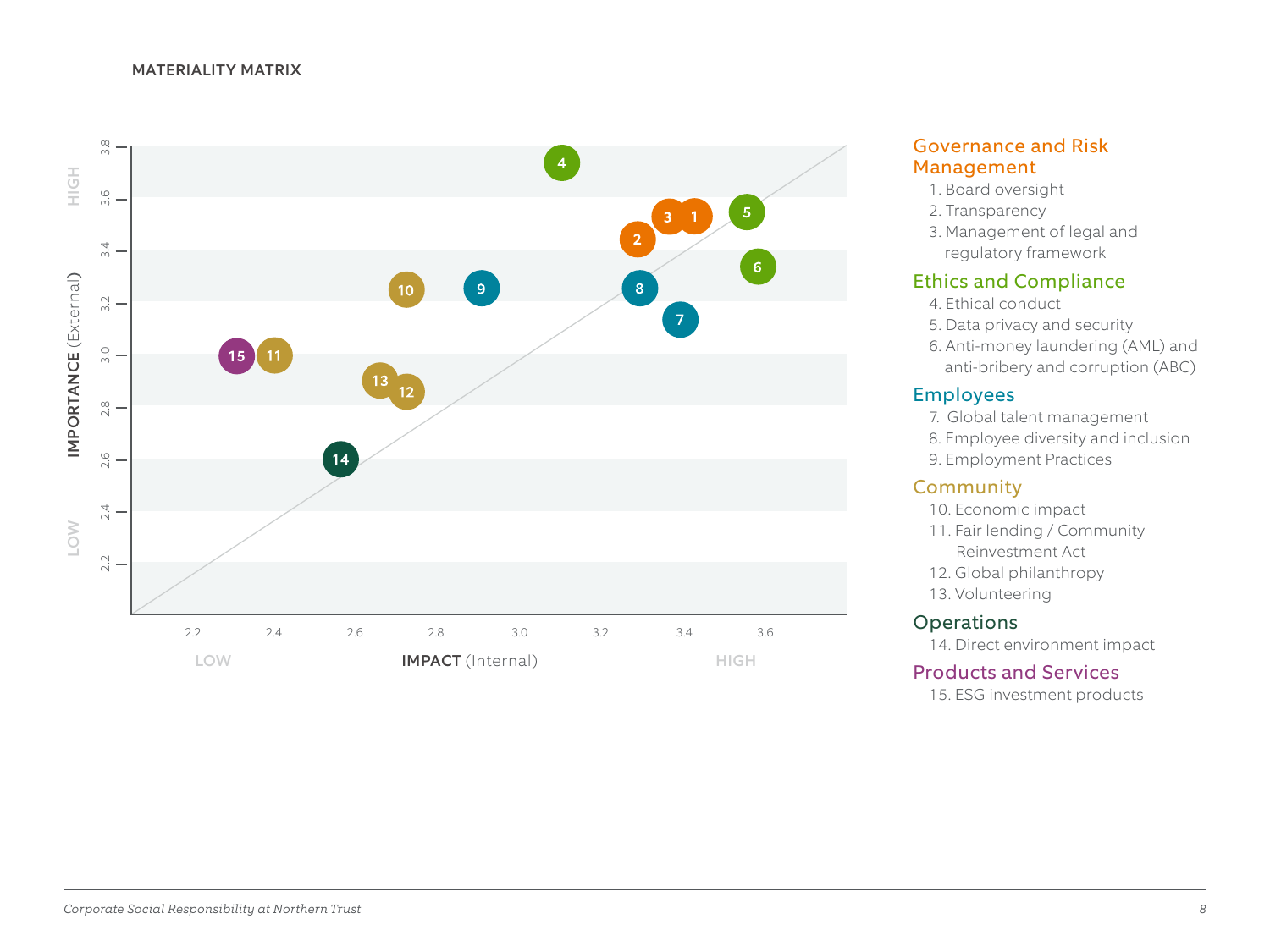**HONORS** BEST BANKS IN AMERICA Forbes 2016

> **BEST PRIVATE BANK IN THE UNITED STATES** Financial Times Group, 2016

**ONE OF THE "WORLD'S MOST ETHICAL COMPANIES"**  Ethisphere Institute 2016 – Third Consecutive Year

**100 BEST ADOPTION-FRIENDLY WORKPLACES LIST** Dave Thomas Foundation For Adoption, 2016

**TOP 50 COMPANY FOR EXECUTIVE WOMEN** National Association For Female Executives 2016 – Seventh Consecutive Year

**TOP 50 COMPANIES FOR LATINAS TO WORK FOR IN THE UNITED STATES** Latina Style Magazine, 2016

**100 BEST COMPANIES FOR WOMEN IN INDIA** Working Mother & AVTAR, 2016

**FTSE4GOOD GLOBAL INDEX**  2016 –Tenth Consecutive Year

**DOW JONES SUSTAINABILITY NORTH AMERICAN INDEX** 2016 – Sixth Consecutive Year

(as of and for the year ended December 31, 2016)

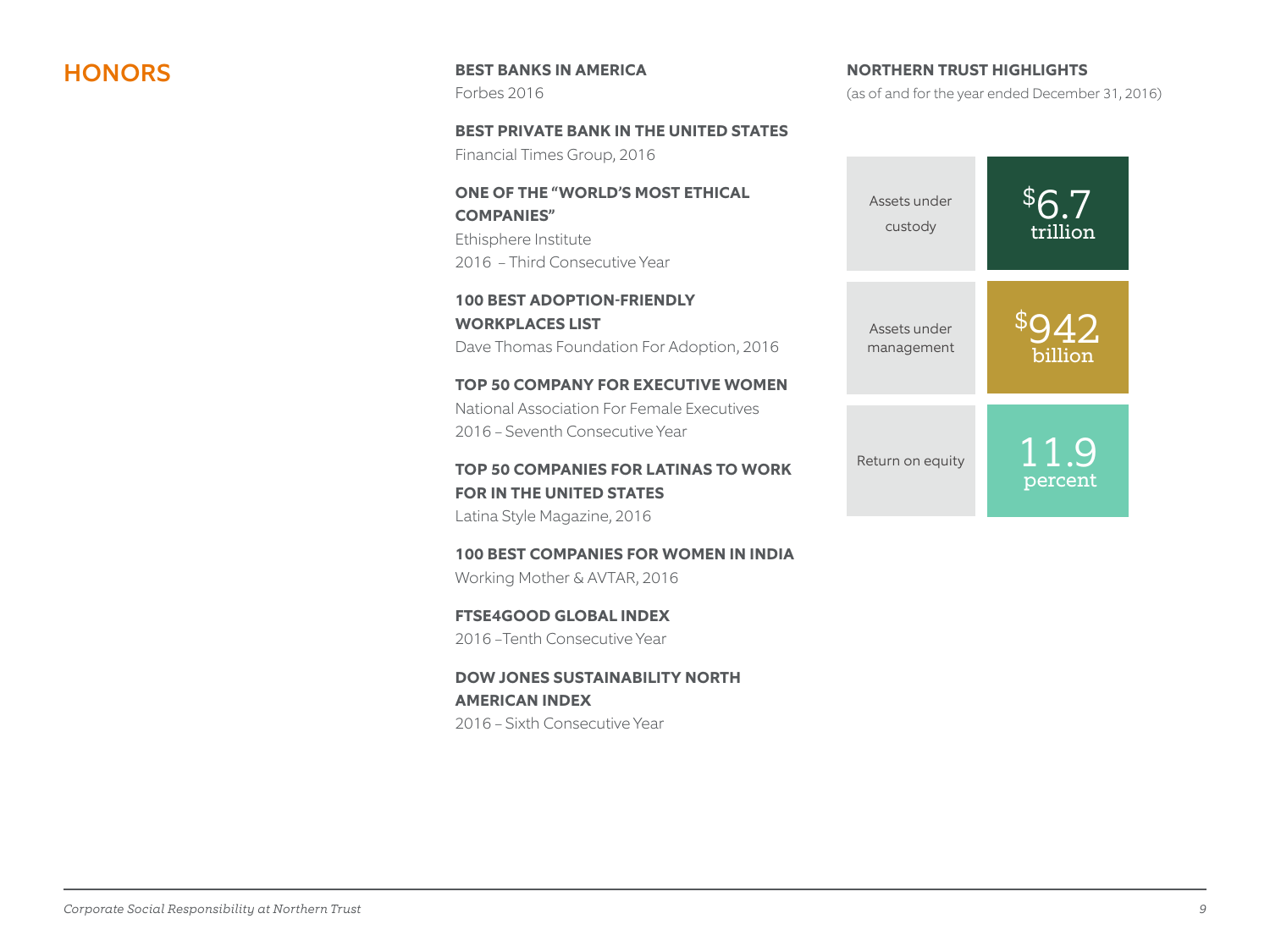# CORE ASPECTS

#### **Governance**

Connie L. Lindsey, Executive Vice President and Head of Corporate Social Responsibility and Global Diversity & Inclusion, is responsible for the design and execution of a comprehensive CSR strategy. Ms. Lindsey reports directly to Frederick H. Waddell, the Chairman and Chief Executive Officer of Northern Trust Corporation (the "Corporation"). Ms. Lindsey also chairs the Executive Corporate Social Responsibility Council, a group of senior partners throughout the organization that enables the implementation of Northern Trust's CSR strategy through the setting and tracking of goals related to material aspects of our CSR strategy, including sustainability initiatives.

The Corporation's Board of Directors provides general oversight of Northern Trust's corporate citizenship and social responsibility matters of significance to the Corporation and its subsidiaries. This oversight was facilitated by the Board's Corporate Social Responsibility Committee in 2016, and going forward will be facilitated by the Board's Corporate Governance Committee, which assumed the primary duties, powers and responsibilities of the Corporate Social Responsibility Committee in April 2017. Oversight of certain financial and operational risks associated with climate change and other environmental risk factors is also provided by the Board's Business

Risk Committee through its oversight of the Corporation's global risk management framework and risk management policies.

#### **Ethics**

All global partners are expected to adhere to and uphold our core values, exercise the highest ethical judgment and comply with laws that apply to their duties. Partners also must follow all laws and regulations and avoid any situation that may trigger a conflict of interest. We expect partners to treat all information as confidential; breaches of confidentiality obligations may bring disciplinary action. All partners are required to take three courses annually: "Global AML & Sanctions," "Information Security at Northern Trust" and "Standards of Conduct Policy."

All partners are required to certify their compliance with the Code of Business Conduct and Ethics and complete the Standards of Conduct Policy Training course, which contains information related to anti-corruption. Both certification and training were completed by 100% of partners.

Annual anti-corruption training is required for client-facing personnel as well as global marketing, finance, audit, legal and compliance professionals. In addition, we provide expanded anti-corruption training to partners in Europe, the Middle East and Africa (EMEA) and APAC in accordance with regulatory requirements.

# WHAT IS TRUSTWORTHY?

Trustworthy is a monthly video series that features stories about real people in challenging business situations. The stories highlight both good and poor decision-making and explain the consequences that can affect both the individual and the Northern Trust business. By presenting stories that are engaging, thought provoking and relevant to our business, Trustworthy aims to help each partner remember the importance of adhering to our core principles: service, expertise and integrity.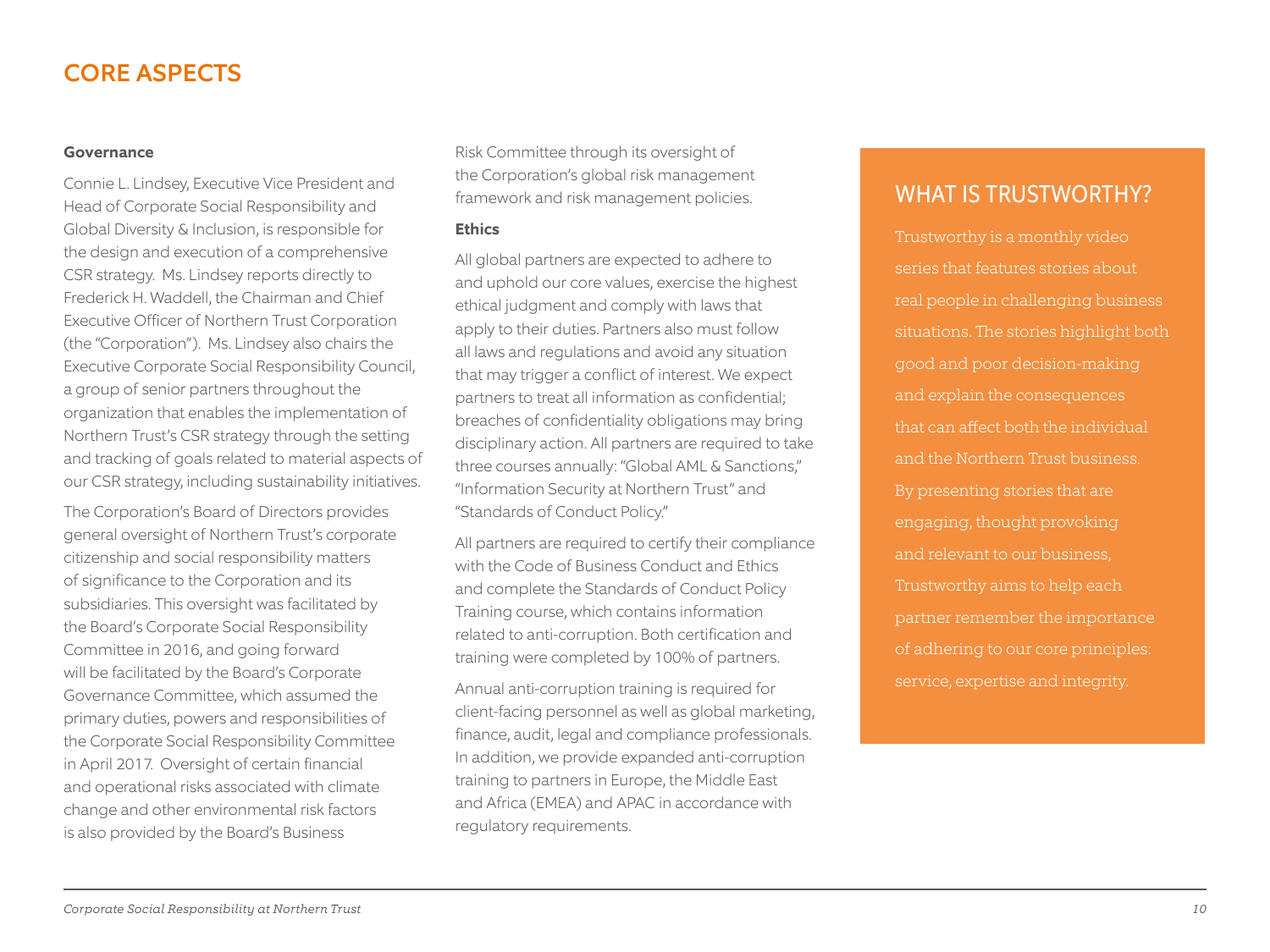# **OPERATIONS**

#### **Corporate Services Group and Environmental Policies**

Northern Trust's Corporate Services Group, charged with management of our real estate portfolio, procurement and facilities services, executes Northern Trust's objective to reduce effectively or eliminate negative environmental impacts from our supply chain. We detail our environmental expectations of vendors by providing them with our Supplier Code of Conduct. Vendors' sustainable practices are factored into the selection process, and we regularly review suppliers' adherence to the Supplier Code of Conduct and pursue corrective measures when necessary, as noted in our Global Procurement Policy.

Northern Trust recognizes that the long-term viability of our business and that of our clients is tied to the health and well-being of our planet. We therefore commit to protecting and preserving the environment and to eliminating or mitigating any negative environmental impacts from our operations.

We align our business with the fundamental principle of sustainability—meeting the needs of the present generation without compromising the ability of future generations to meet their own needs. We do this by integrating environmental considerations into our company-wide decision-making processes, committing to improving continually our business practices and delivering tangible, positive results related to the environment.

We use energy to power our data centers and facilities, the majority of which are located in North America. As a result, the bulk of our greenhouse gas (GHG) emissions stem from our North American operations. We first started tracking our carbon footprint, comprised of the carbon dioxide equivalent of all GHGs produced in our operations, in 2006. Since then, we have improved our data collection processes and calculation methodologies to align with the GHG Protocol.

Working closely with our building managers, Northern Trust follows the best environmentfriendly building strategies and practices outlined by The U.S. Green Building Council's Leadership in Energy and Environmental Design (LEED) program. Among our offices in North America and APAC, we have received two LEED platinum certifications, seven gold certifications, one silver certification and one general certification. In addition, we use reliable and sophisticated tracking programs to assist with monitoring and managing our environmental performance and to calculate our annual carbon footprint.

After a comprehensive study was completed in 2015, we set a goal to reduce our total Scope 1, Scope 2 (using the market-based approach) and Scope 3 carbon emissions by 3% per full-time employee (FTE) by 2020, with our 2015 emissions as a baseline. As we have currently reduced our emissions by 9.65% in the first year after setting this goal, we will look to set a new goal by the end of 2017.

Market Based: MT CO2e per FTE

|                   | 2015    | 2016  |
|-------------------|---------|-------|
| Scope 1 - per FTE | 0.190   | 0.139 |
| Scope 2 - per FTE | 2850    | 2.636 |
| Scope 3 - per FTE | 1 2 4 2 | 1095  |
| Total - per FTE   | 4282    | 3.869 |
|                   |         |       |

Total Full-Time Employees 16,152 16,874

#### **Non-Governmental Organizations and Advocacy Groups**

We believe partnering with non-governmental organizations (NGOs) and advocacy groups allows us to maintain transparency and hold ourselves accountable to our environmental sustainability practices. Northern Trust and our surrounding communities benefit when we publicly report our environmental footprint such as our GHG emissions, energy use and the risks and opportunities associated with climate change—under the supervision and guidelines of reputable third-party organizations. And by joining communities of investors who hold the health of our planet in high regard alongside the success of their business establishments, Northern Trust strives to affect positive change in the corporate responsibility as it is directed towards our environment.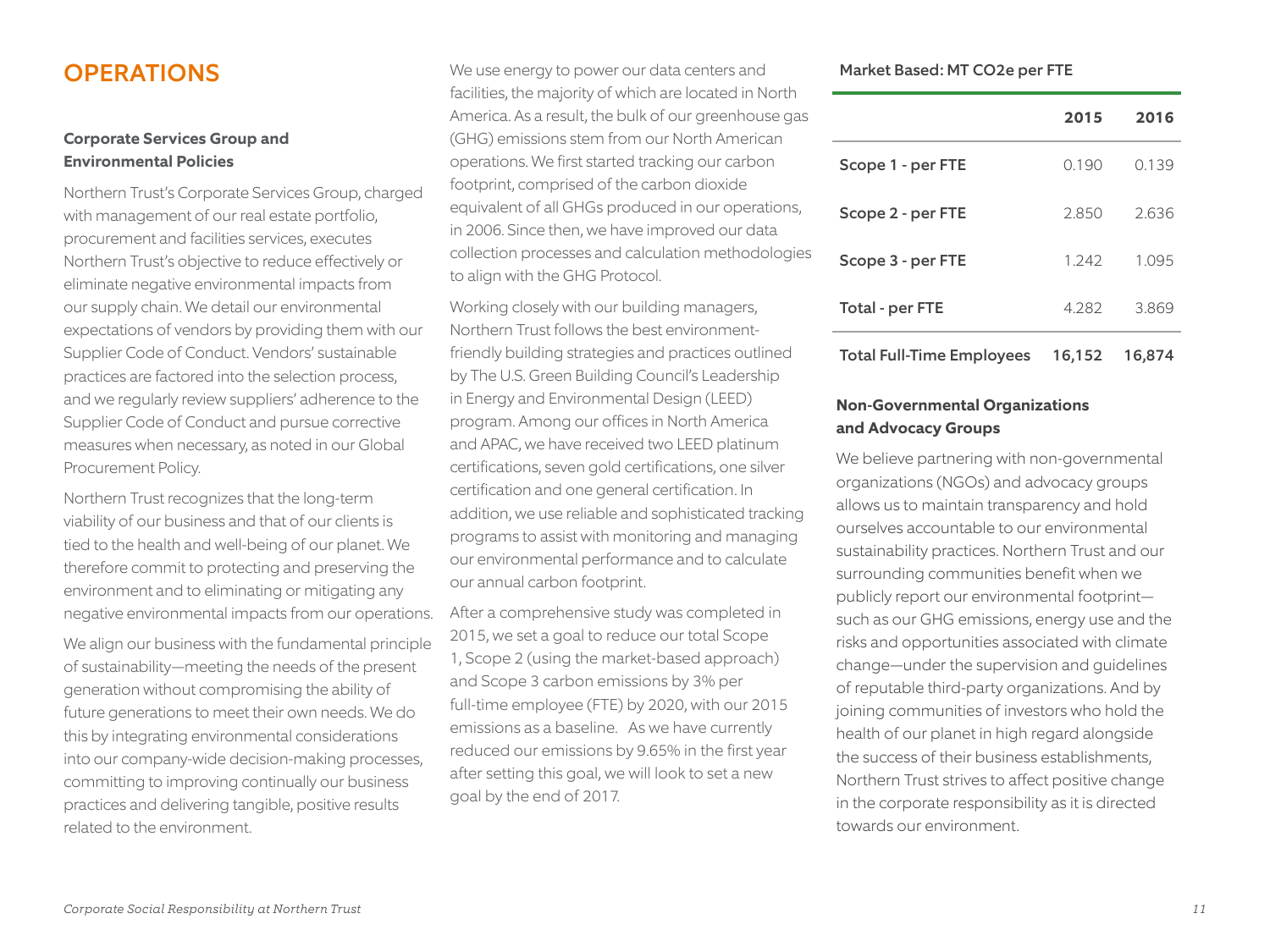The NGOs with which we collaborate include the U.S. Green Building Council, the Carbon Disclosure Project and Institutional Investors Group on Climate Change.

#### **Enterprise Enablement**

Northern Trust's Enterprise Enablement Department works to ensure our infrastructure is used efficiently and contributes to our ongoing efforts in conservation and sustainability. Because powering data centers accounts for a considerable amount of our carbon footprint, we attempt to consolidate servers or downsize them through virtualization. We also optimize power and resource utilization by life-cycling older equipment into more energyefficient devices, increasing signage encouraging recycling, using teleconferencing to reduce business travel and defaulting to smart printing features.

#### **Partners Think Green**

Partners Think Green (PTG) is Northern Trust's global partner environmental engagement program aimed at increasing awareness of sustainability issues, promoting best practices and unifying environmentally focused business operations under the same umbrella. The PTG program enables close collaboration between our building managers and PTG champions—partner volunteers—in delivering consistent environment-related messages, gauging partner feedback throughout policy implementation

and advocating for increased commitment to conservation and protection of environmental resources. PTG organizes Earth Day celebrations as well as other environment-related volunteer opportunities and has been a key activator of behavior change in Northern Trust's culture around climate change and other environmental issues.

#### **Local Communities**

Northern Trust functions as a global citizen whose contribution to building a healthy, sustainable environment involves deep regard for the surrounding communities. Our footprint affects the larger ecology and can make tangible differences in the lives of community members, which is why we are meticulous in forecasting and reducing any environmental risks or harms induced by our business operations.

We also believe in the power of community-based actions in affecting positive change for the good of our planet and future generations. Northern Trust commits its resources in ways not limited to capital support and partner volunteerism to assist with local initiatives and organizations focused on environmental awareness and protection. We are a longstanding sponsor of the Chicago Botanic Garden as well as other land trust organizations and local youth programs that aim to increase appreciation of biodiversity and motivate sustainable actions in everyday life.

#### **Procurement**

Northern Trust expects vendors to employ high standards of recycling and waste management governance and to conduct business in an ethical, legal and socially responsible manner. We specify these terms and conditions in our procurement policy and review it during vendor evaluations. Northern Trust's global procurement department is led by a senior-level manager, the global head of procurement, who drives the strategy and sets policies worldwide.

Northern Trust is committed to integrating ethical, social and environmental factors into our global procurement policy. Each vendor signs a vendor code of conduct and provides a clear view into its CSR policies. We check our vendors against the U.S. Office of Foreign Asset Control to ensure we comply with any economic and trade sanctions.

#### Other aspects of our global procurement program include:

• As part of Northern Trust's due diligence process, each vendor providing goods and/or services outside of the United States to Northern Trust completes an anti-bribery vendor questionnaire. Risk accuracy and truthfulness are reviewed by our global procurement and global compliance departments to determine whether we will continue to conduct business with each vendor.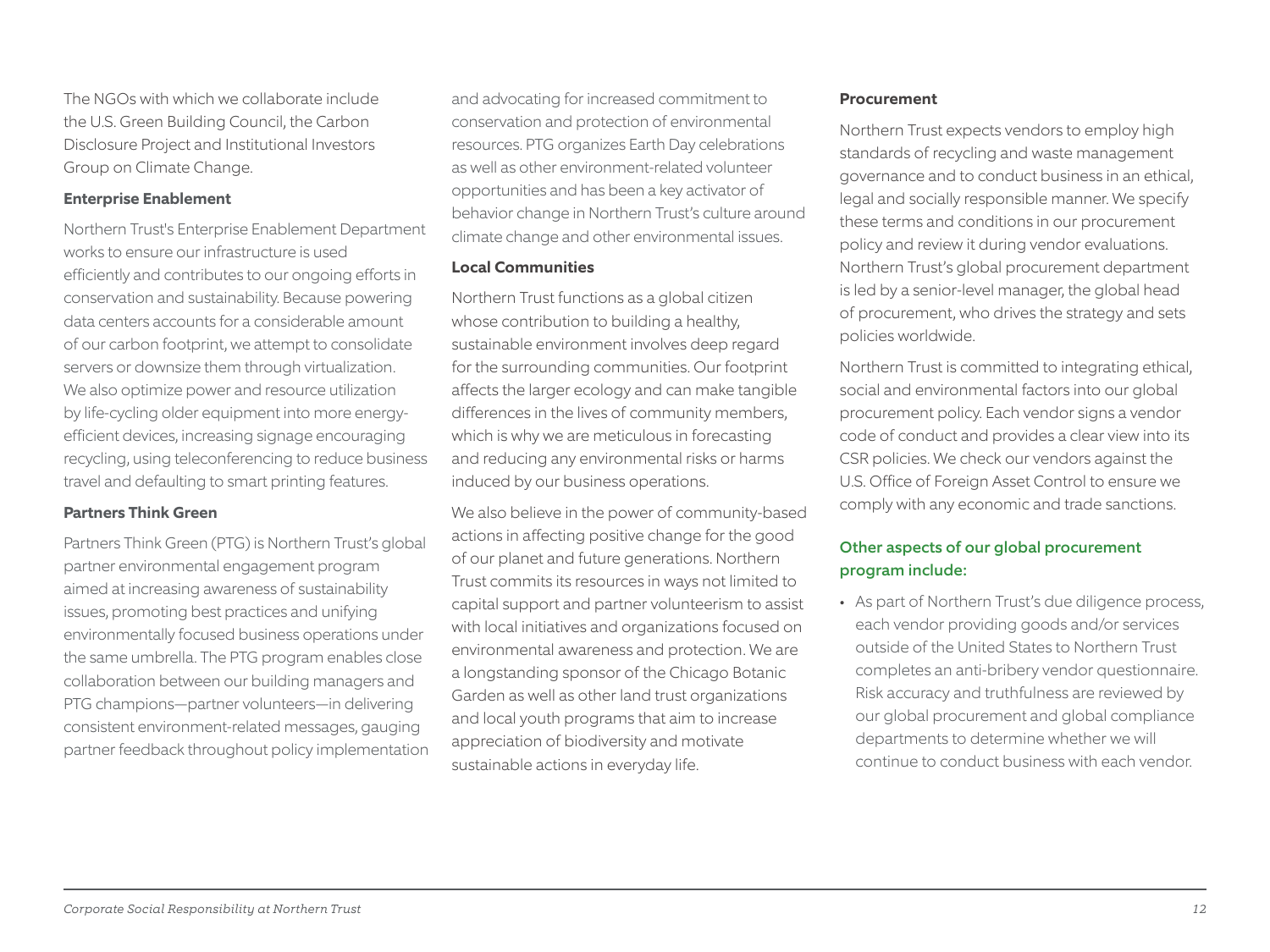*Corporate Social Responsibility at Northern Trust 13*

- At a minimum, vendors are expected to obey the laws of the country of manufacture, sale or distribution. In addition, we expect all suppliers to adhere to the requirements and standards in our Supplier Code of Conduct.
- Our top 100 vendors comprise more than 74% of our total U.S. spending.

#### The goals of Northern Trust's vendor management program are to:

- Provide and implement the framework to monitor and manage vendors
- Determine the activities necessary to manage the vendor relationship
- Ensure consistency and compliance with regulatory guidance
- Establish a continuous improvement philosophy for the vendor relationship
- Ensure compliance with contractual terms and conditions

#### The vendor management process includes:

- Using vendor segmentation
- Applying a governance model appropriate for the vendor's designated segment
- Administering jointly developed key performance indicators
- Developing and implementing a vendor management plan
- Assigning vendor managers with the responsibility for specific activities that the segmentation requires
- Monitoring and reporting on the status of open vendor issues
- Establishing performance improvement goals for ongoing vendor relationships as needed
- Conducting regular vendor business review meetings

Our procurement policy promotes a fair and objective bidding process by neither requiring the use of local suppliers nor measuring our spending with local or regional suppliers.

#### **Supplier Diversity**

Supplier diversity is an essential component of developing a world-class global procurement organization. Northern Trust's supplier diversity program is led by a senior-level manager, the director of supplier diversity. Northern Trust considers supplier diversity a corporate strategy supported by senior management and executed via our procurement professionals. How and with whom we do business reflects our commitment to developing and supporting diverse business owners. Diverse suppliers who work with us as partners contribute to our bottom line and foster increased competition and innovation as well as enhance our ability to provide clients with excellence in service.

In 2016, we spent approximately 12% of our annual expenditure with minority- and women-owned companies and firms owned by individuals with disabilities. Northern Trust continues to bring diverse suppliers into our supply chain.

We collaborate with various organizations to focus on economic development, growth and learning, including the Chicago Minority Supplier Development Council, the Women's Business Development Center, Chicago United, and the Chicago Area Gay and Lesbian Chamber of Commerce. Northern Trust is an active member of the Financial Services Roundtable of Supplier Diversity for the National Minority Supplier Development Council, a networking group of financial services companies.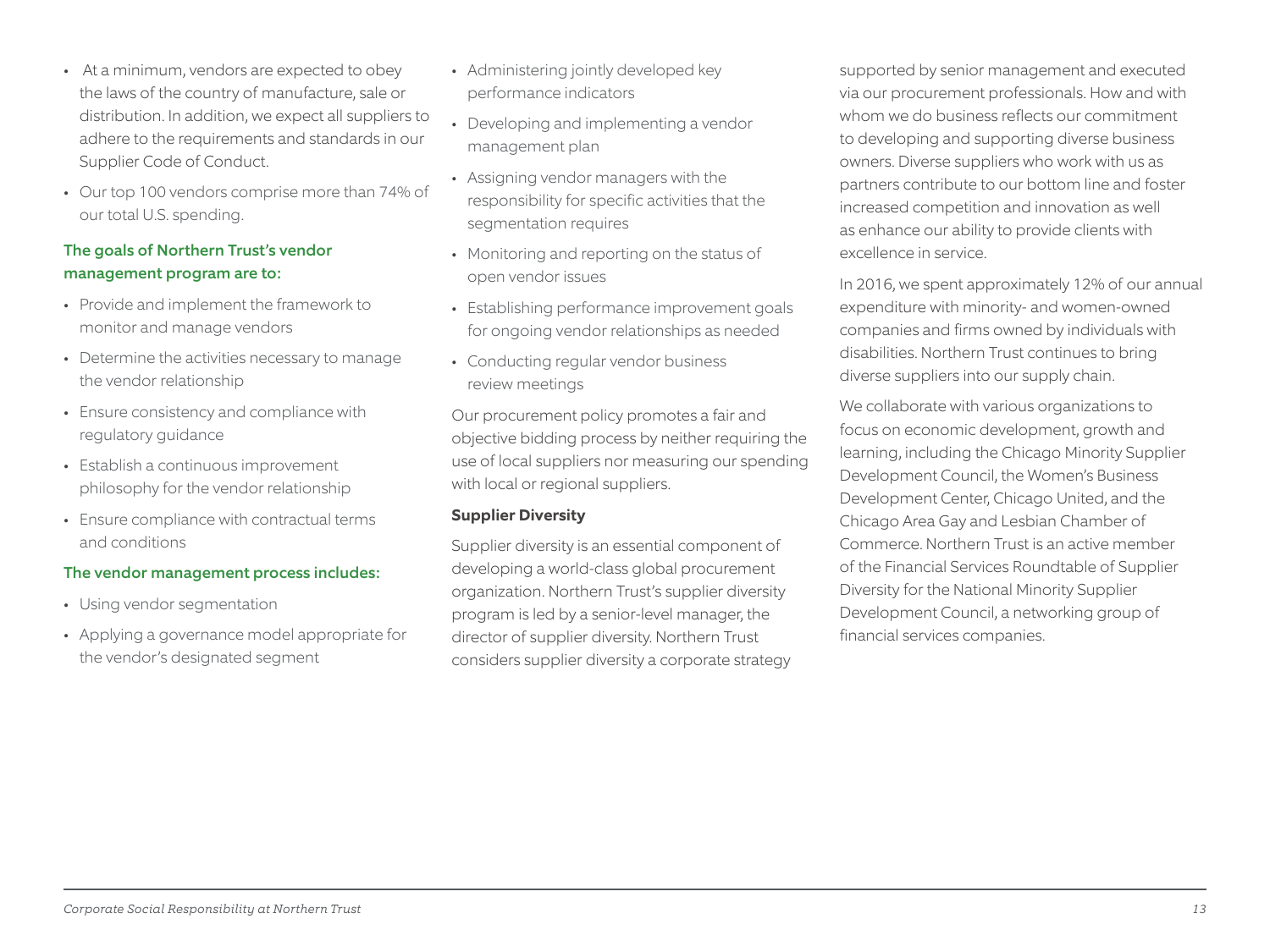# PARTNERS (EMPLOYEES)

# 400K

Northern Trust partners averaged 25 hours of training-for a total of more than 400,000 hours across the organization-in 2016.

Northern Trust's partners are critical to our success, and we take our search for and retention of top talent seriously. Our talent identification, talent sourcing and recruiting strategies are targeted to specific locations using a variety of channels including job boards, colleges, networks, associations and online social networks. Hiring decisions are based on a variety of factors, including educational background, relevant experience, past accomplishments, professional licensing and strong evidence of integrity and ethical behavior.

#### **Talent Management and Education**

Northern Trust's talent management team has designed and created blended learning solutions in a customized training portfolio of core, manager, sales and client servicing programming that delivered more than 400,000 hours of training in 2016. In addition, these teams launched new onboarding sales and client service curricula, developed a new behavior approach for partners and designed a new manager philosophy.

Paired with this new manager philosophy are targeted learning and development opportunities for managers. Training classes, guidebooks, articles, webinars and suggested web pages are organized by leadership level and encompass a range of topics including team development, results delivery, performance management, emotional intelligence, agility and productivity. Northern Trust

also offers external development programming for managers on various management and leadership topics. These interactive programs provide peer networking opportunities and direct access to wellknown expert facilitators.

In addition, Northern Trust offers an educational assistance program that encourages partners to pursue further education. A new mentoring guidebook serves to encourage partners at all levels to seek mentoring opportunities. The guidebook includes tools and resources to enable a mentoring relationship.

For high-potential partners, Northern Trust Talent Management administers multiple leadership programs tailored by career level. These leadership programs are focused on building a healthy pipeline of leadership talent to meet our evolving business needs.

The Northern Trust Rotational Development Program is designed to build the technical skills, business acumen and leadership abilities of recent college graduates. Program members participate in meaningful job rotations over an eighteen-month period. On-the-job learning is supplemented with additional development activities, including a comprehensive program orientation, mentoring, leadership speakers, a book club, community service events, a competitive business case challenge and targeted training courses.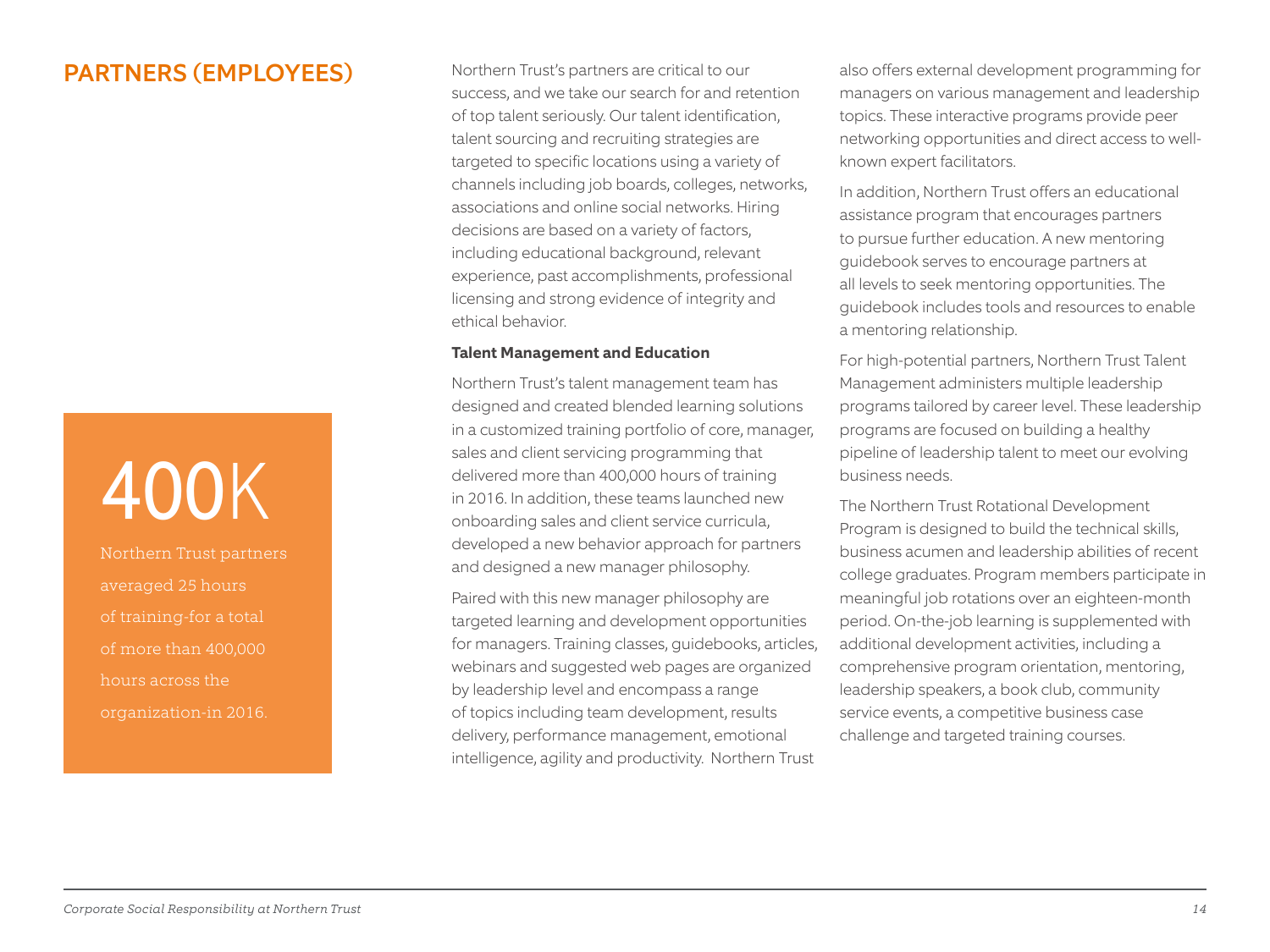The Enterprise Talent Leadership Program aims to prepare high-performing mid-career partners for leadership success through the following program components:

- Leadership assessment and self-awareness
- Career mapping and development planning
- Mentoring assignments
- Targeted development and leadership skill-building
- Exposure to senior leadership

#### **Diversity**

Northern Trust values diversity as an essential element of our corporate culture. The broad array of perspectives that result from acquiring, developing and retaining a globally diverse workforce is a crucial contributor to our excellence and innovation across our business practices and our community engagement.

The Diversity and Inclusion function reports to Northern Trust's head of corporate social responsibility and global diversity and inclusion, who directly reports to the chief executive officer. Two chief diversity and inclusion officers are responsible for the design and execution of topic-relevant programs across the Americas, EMEA and APAC.

Our diversity and inclusion strategy is driven by the overarching leadership of Northern Trust's management group, which realizes and embeds our vision at all business levels. A sub committee of our Board of Directors is also responsible for providing oversight with respect to our diversity and inclusion policies, programs and strategies.

We strive to enhance the pipeline of minority talent through an integrated strategy that includes three key elements: key role development, talent acquisition and career progression.

In 2016, our talent acquisition and diversity and inclusion functions co-sponsored the "Hiring Our Heroes" initiative in our Tempe Arizona office to help veterans, transitioning service members and military spouses find meaningful employment opportunities. The 10-week program was the first of its kind in Arizona, which is home to nearly 500,000 veterans. The 10 Northern Trust participants gained corporate experience through assignments in our technology, operations and finance functions. With Northern Trust guidance, participants established professional networks and developed new skills.

The program was highly successful, resulting in nine new permanent or contract placements at Northern Trust. "The 'Hiring Our Heroes' program has had a meaningful impact on the community by helping support local veterans transitioning back into the workforce, and on Northern Trust by providing us with the opportunity to recruit and hire some great talent," said Pam Higdon, director of Northern Trust's Tempe Operating Center.

Northern Trust believes in fostering an inclusive environment where our partners' unique mix of attributes and diversity of perspectives can serve as catalysts for innovation. To help ensure our commitments to diversity, inclusion and innovation are embedded in the fabric of our company, Northern Trust sponsors 11 business resource councils (BRCs). These councils are partner-initiated, governed and led, and are open to all Northern Trust  "The 'Hiring Our Heroes' program has had a meaningful impact on the community by transitioning back into the workforce, and on Northern Trust by providing us with the some great talent."

> - Pam Higdon Director of Northern Trust Tempe Operating Center.

partners around the globe who share an affinity for the strategic mission of the group.

Northern Trust's BRCs help foster a culture of inclusion by helping partners support one another in their personal and professional growth, providing networking and mentoring opportunities, supplying assistance on branding strategy and business development across communities and demographic groups and serving as liaisons to prospective and existing clients. The BRCs also play a vital role in the recruitment, retention and development of a globally diverse workforce and serve as an advocate on behalf of their constituencies, further enabling Northern Trust to be an employer of choice.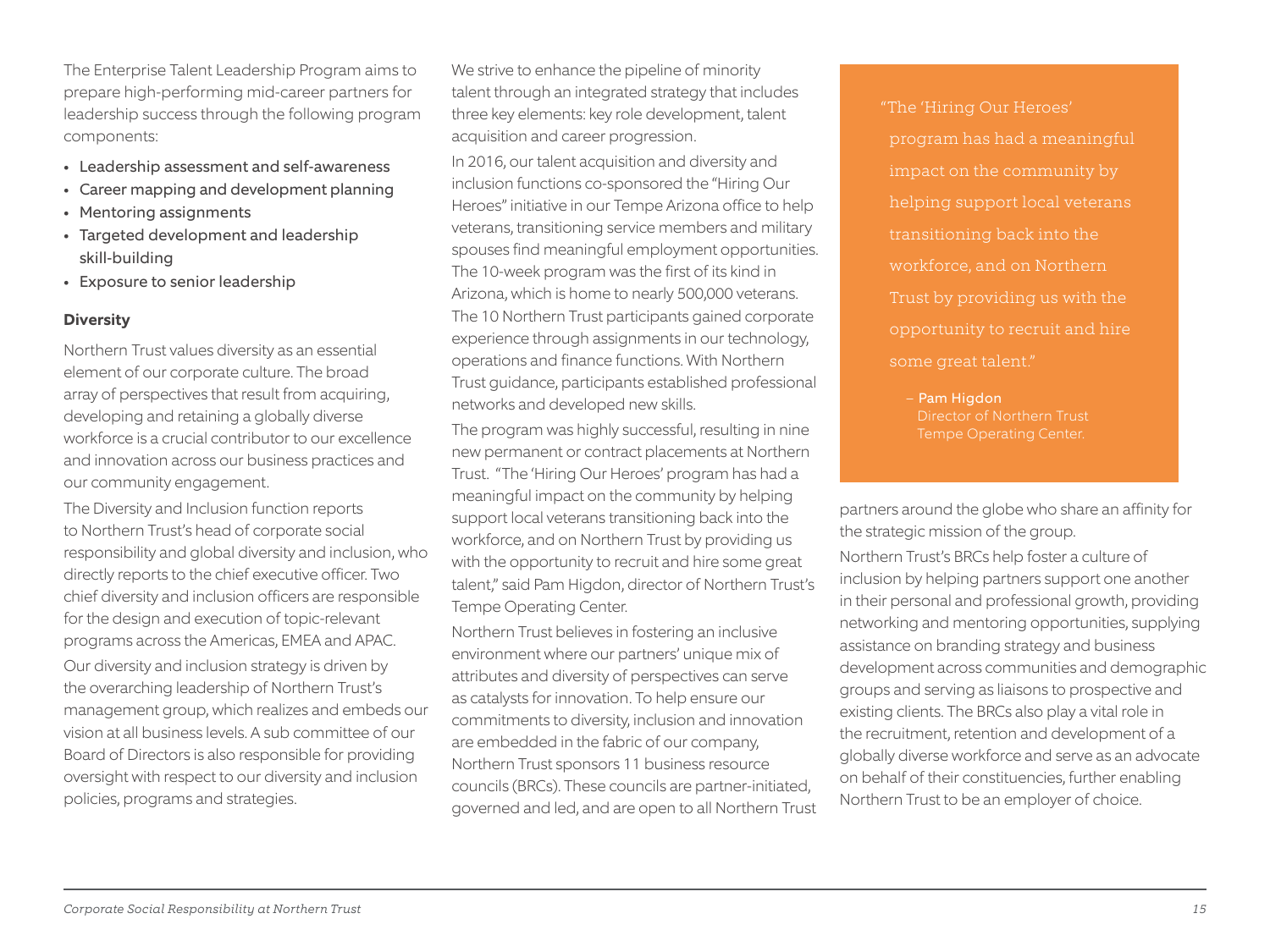#### GLOBAL DIVERSITY AND INCLUSION STRATEGY AND GOVERNANCE



# SPOTLIGHT ON LIFE

The newest BRC at Northern Trust is the Living In Fullness Every Day (LIFE) Business identified an opportunity for a new BRC resolutely and "faithfully" brought the idea to fruition.

With approximately 250 members, the LIFE BRC aims to facilitate a safe and welcoming environment for all Northern Trust partners to celebrate their diverse beliefs, practices and religions. The organization's May 2016 kick-off event featured a panel discussion of religiously diverse Northern Trust partners that was moderated by the president and chief executive officer of the Chicago Sunday Evening Club.

"I found the discussion to be engaging, deeply and honor diversity across our organization. I also want to thank the LIFE BRC leaders for their hard work and time spent organizing and

One of the key 2016 successes of the LIFE in the main building of Northern Trust's Chicago office for prayer, meditation and self-reflection for our partners, clients and prospects.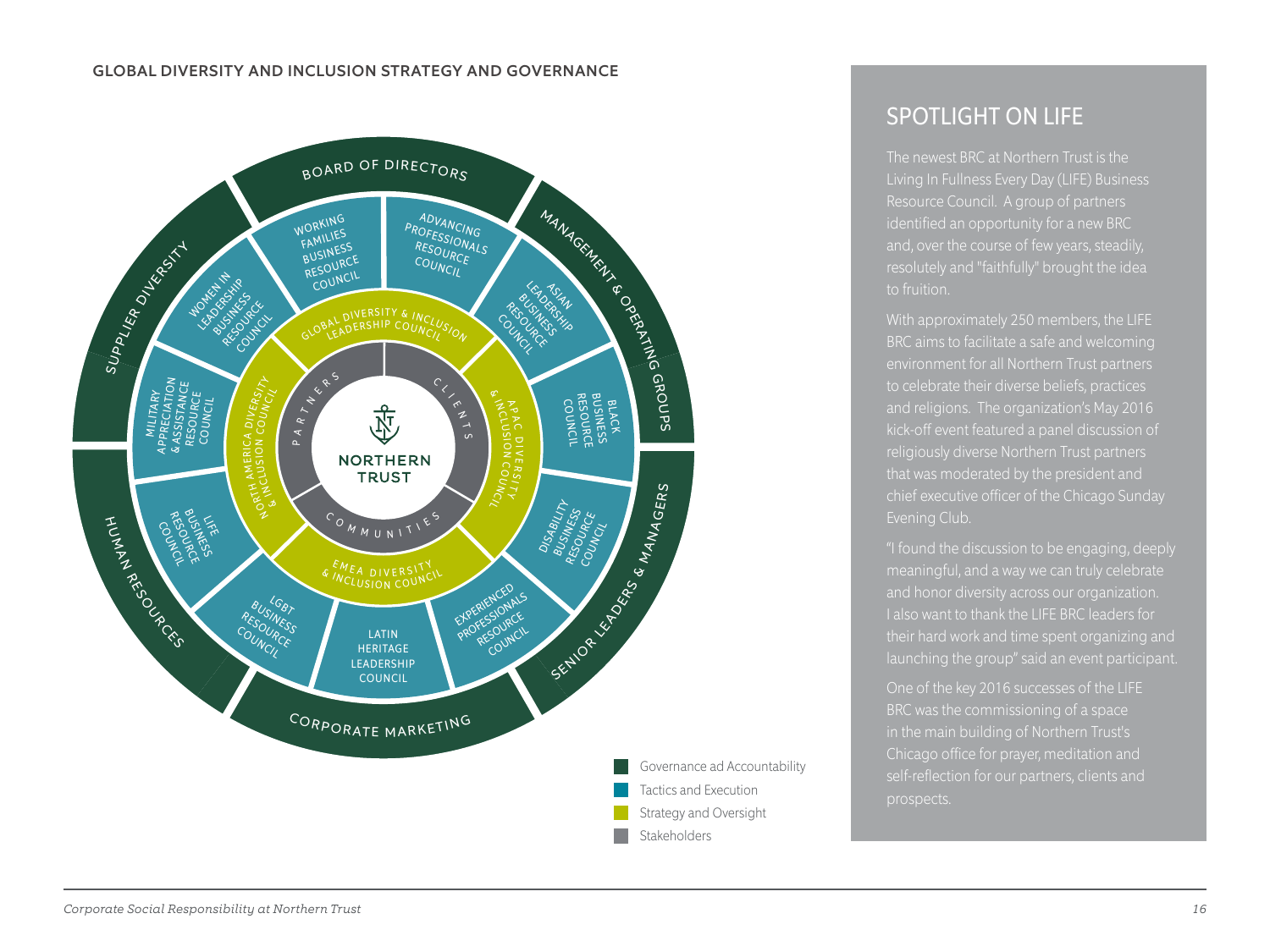#### COMPOSITION OF NORTHERN TRUST'S GLOBAL WORKFORCE\*

|                     | Asia-Pacific | Europe,<br><b>Middle East,</b><br><b>Africa</b> | <b>North</b><br>America | <b>Total</b> |
|---------------------|--------------|-------------------------------------------------|-------------------------|--------------|
| Permanent Full-Time | 4,870        | 3,085                                           | 8,919                   | 16,874       |
| Permanent Part-Time | 3            | 198                                             | 114                     | 315          |
|                     | 4,873        | 3,283                                           | 9,027                   | 17,189       |

#### WORKFORCE BY ETHNICITY AND GENDER\*\*

| <b>Job Categories</b> | White | <b>Black</b> |     |                | <b>Native</b><br>Hispanic Asian American Hawaiian |            | Two or<br><b>More</b><br><b>Races</b> | <b>Total</b> | Global<br><b>Females</b> |
|-----------------------|-------|--------------|-----|----------------|---------------------------------------------------|------------|---------------------------------------|--------------|--------------------------|
| Exec/Sr Mgmt          | 313   | 22           | 19  | 12             |                                                   | $\Omega$   | $\overline{2}$                        | 369          | 163                      |
| Entry/Mid Mgmt        | 1,072 | 145          | 129 | 147            | $\overline{2}$                                    |            | 15                                    | 1,511        | 1,196                    |
| Professionals         | 4,304 | 859          | 747 | 660            | 6                                                 | 20         | 95                                    | 6,691        | 6,138                    |
| Administrative        | 182   | 83           | 67  | 8              | $\circ$                                           | $\bigcirc$ | 6                                     | 346          | 401                      |
| Other                 | 16    | 13           | 17  | $\overline{2}$ |                                                   | $\circ$    | $\circ$                               | 49           | 14                       |
| Total                 | 5,887 | 1,122        | 979 | 829            | 10                                                | 21         | 118                                   | 8,966        | 7,912                    |

\*As of December 31, 2016

\*\*As of December 31, 2016. Ethnicity statistics include U.S. locations only. Gender statistics include

all global locations. All statistics include both permanent and temporary employees.

#### **Human Rights and Workforce Principles**

Northern Trust's human rights and workforce principles apply to all global operations and clearly state our support for the protection of minority groups' rights, women's rights and workers' rights. Our principles expressly reference our conformance with public policies including the International Labour Organization's standards and the Organisation for Economic Co-operation and Development Guidelines for Multinational Enterprises. Partners worldwide also may exercise freedom of association with regard to collective bargaining and trade agreements as permitted by applicable regional laws. We apply these standards to our suppliers and vendors as well as to our partners, who receive training on antidiscrimination, diversity and inclusion and preventing sexual harassment. We also provide training specifically on cultural change, which is especially helpful for expatriates and partners on short-term assignments abroad and global relocation. A number of senior-level company officers are responsible for overseeing the execution of our human rights and workforce standards. These standards commit us to providing fair and equal wages to partners regardless of gender and offering competitive compensation and benefits to our workforce.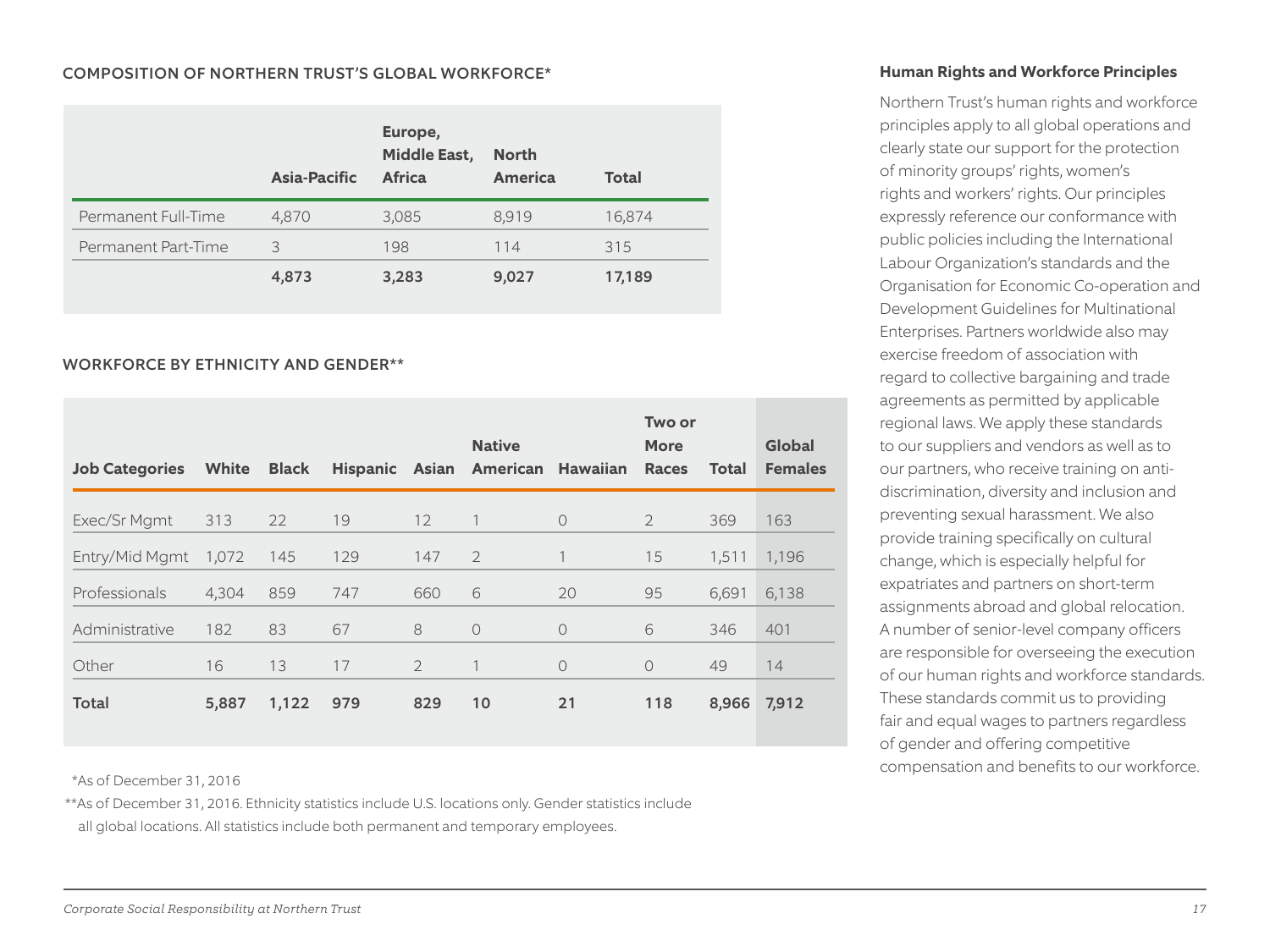# SHARED VALUE

Community engagement opportunities, paid time off for volunteerism and matching gift programs provide a competitive advantage in partner recruiting and satisfaction. Partner volunteerism is consistently a priority for college graduates considering future employers. Non-profit and civic board involvement is integral to talent management as it provides partners with leadership, skills development and networking opportunities beyond the scope of their responsibilities.

Northern Trust Community Partners is a global program that helps partners identify, engage and develop relationships with local charities. These relationships include both financial and volunteer support. We offer two full days of paid time off for partners to spend volunteering with an approved non-profit organization. In addition to these hours, partners generously gave over 154,000 hours of their personal time to charitable organizations.

Community involvement is deeply rooted in the Northern Trust culture and affects the way we do business globally. Since our founding in 1889, Northern Trust has actively advanced a culture of caring and a commitment to invest responsibly in the communities we serve worldwide. This philosophy continues today through progressive community investments; contributions to

service and community organizations; partner volunteerism; gifts in-kind such as donations of meeting space, catering, supplies and other knowledge services; and directorship guidance to charitable and civic boards.

Our approach to supporting the community takes into account the way we affect our clients, shareholders, partners and the communities we serve. We execute each activity with these priorities in mind. Our scope of community involvement provides sustainable company benefits:

Brand awareness – Our brand strength relies on community sponsorships and alignment with highly respected non-profit institutions. Our charitable grants, event sponsorships, charitable and civic board representation and partner volunteerism are integral to our marketing strategy and serve to help raise brand awareness and brand equity in our target markets around the world.

Business development - We work directly with each of our business units to identify community investment opportunities related to key marketing and client relationship efforts. Given the philanthropic interests of our client base, community involvement has proven to be an effective business development tool through which we can access key clients, prospects and influencers.

program awarded more than \$16 million to local and international civic and charitable organizations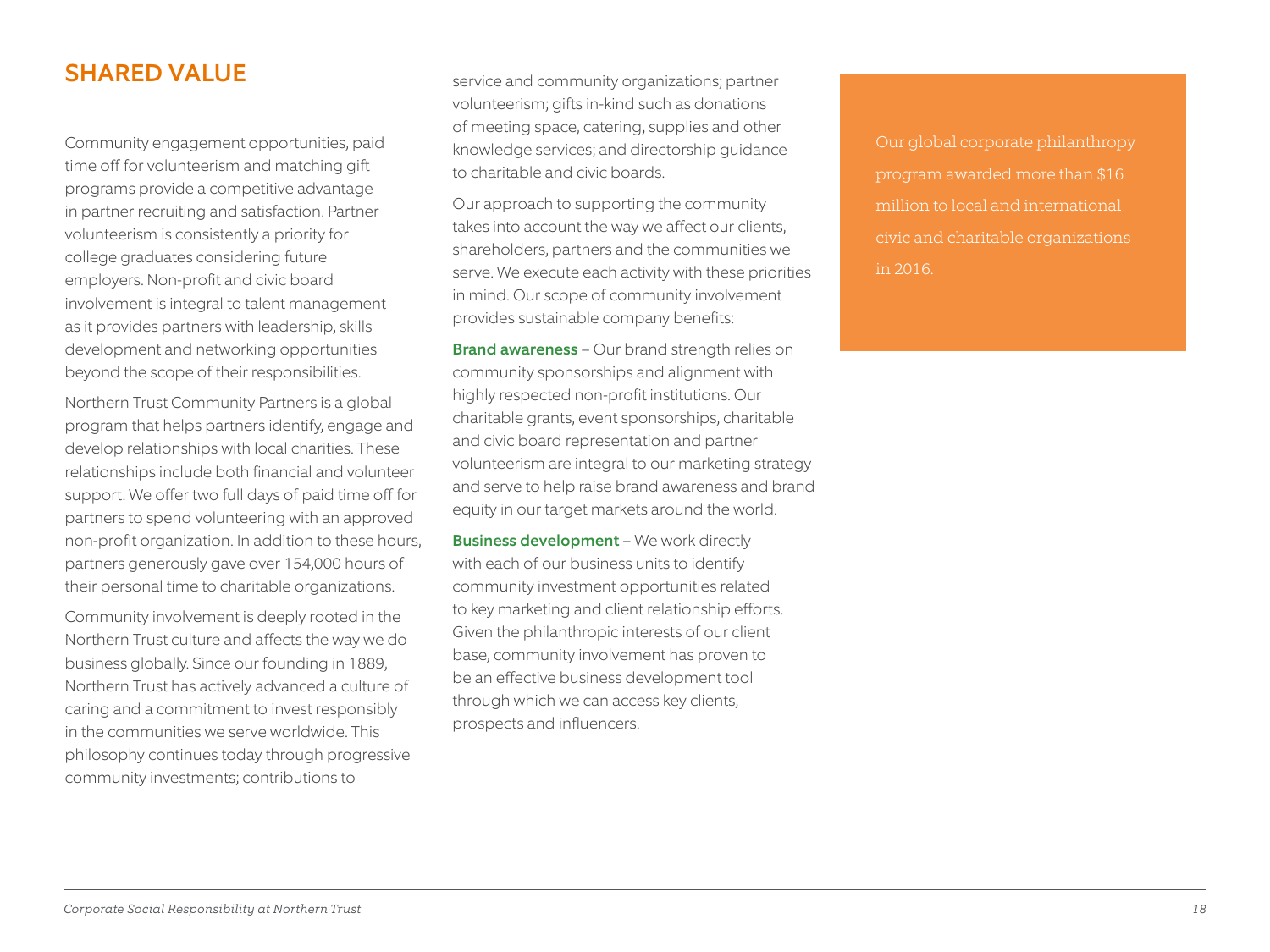# SPOTLIGHT ON "THE EXCEPTIONS"

In 2011, a diverse group of musicians from Northern Trust came together to form "The Exceptions." Since the band's humble beginnings as the house band for the company's annual United Way campaign, it has performed more than 100 times in support club performances, The Exceptions have performed for events with hundreds and even thousands in attendance.

On average, more than 30 members participate in the band on- and and keep their audiences entertained. Group members strive to "Achieve Greater" and set Northern Trust apart from its competitors. In a profile of the band that appeared in Crain's Chicago Business, the teamwork, expertise and creativity that distinguish Northern Trust." The band is proud of the feedback it receives from charities, such as the following:

"Northern Trust's support, shown in many ways over the years, is talented musically, all of the band members who performed at our event were gracious and warm to our guests. We received numerous comments about how much the band contributed to the excitement and ambiance of the evening."

The band covers music from jazz and blues to R&B, pop and rock.

#### Corporate Alignment

In October 2012, the Board of Governors of the Federal Reserve System, the federal regulator responsible for monitoring the Community Reinvestment Act (CRA), approved the designation of The Northern Trust Company as a "wholesale bank."

The wholesale designation allows us to concentrate efforts and resources on direct investments that have a sustainable community impact. Northern Trust carries an "Outstanding" CRA rating, and new CRA investments totaling \$181.4 million were originated in 2016. The Board of Directors, through a subcommittee, receives an annual CRA and fair lending report and approves our policy related to community reinvestment. As of December 31, 2016, the community investments portfolio totaled \$741.3 million, consisting of the following:

#### EDUCATION AND SOCIAL SERVICES \$75.9 million investment

Objective: Provide long-term capital and equity for the development of community and education facilities such as charter schools, health clinics and day care centers by non-profit partners.

Our community development group recently provided funding for five youth focused projects that serve 7,300 children annually. This funding includes preschool education for over 2,700 low income Chicago public school students. Northern Trust also financed a college preparatory school in the city of Chicago that serves 730 low income and minority students. The quality education that Northern Trust brought to the community was instrumental to a comprehensive, place-based community development strategy that addresses the linked issues hindering neighborhood stability. Based on permit data from the City of Chicago, more than \$17.4 million of new investment has been made within a half-mile of the facility since Northern Trust's investment. Additionally, 79 new business licenses were issued in the two years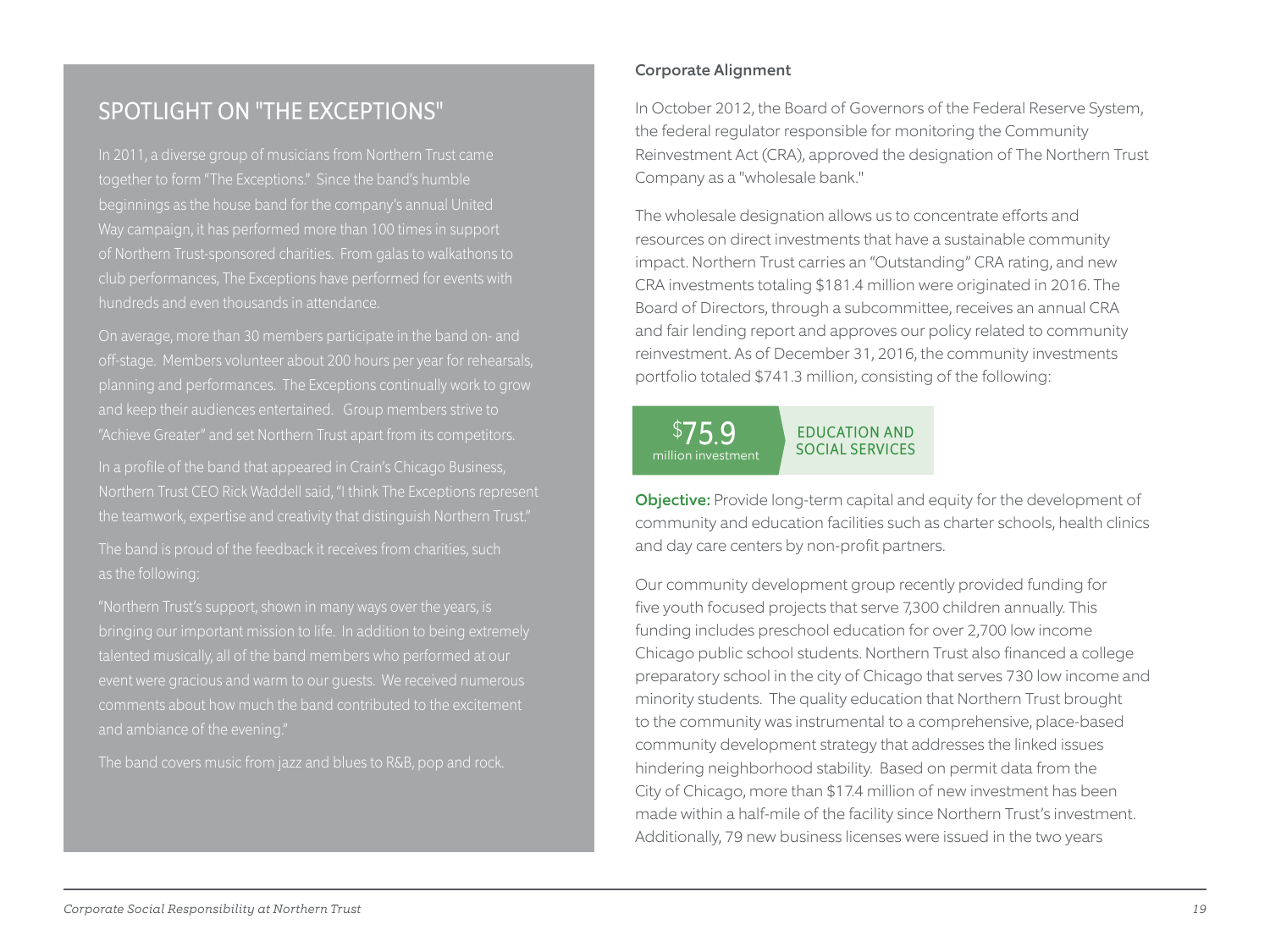after the investment and 90 units of for-sale housing earmarked for low-to-moderate income purchasers were built.

Northern Trust provided flexible, below-market debt to a YMCA in Miami to support the development of an 18,000 square foot intergenerational center. The \$5 million center opened in 2016 with Head Start services for high-poverty children and an array of wellness programming for low-income seniors.

Two recent investments in homeless shelters provide emergency shelter, medical and behavior health services and supportive housing for over 15,500 clients annually.

#### \$584.1 million investment

AFFORDABLE HOUSING

Objective: Support the creation and retention of affordable rental housing and affordable homeownership in partnership with non-profit lenders and developers.

Working closely with a group of local Habitat for Humanity affiliates, Northern Trust designed a new mission-driven mortgage-backed security product that has addressed regulation changes that reduced lending to Habitat affiliates. Northern Trust has since invested \$22.3 million in this product with eight different Habitat affiliates, allowing those affiliates to reinvest the dollars to create additional affordable homes for low-income families.

#### JOB **CREATION** \$60.9 million investment

Objective: Support non-profit micro-loan origination programs and the expansion of businesses and job creation through private equity funds.

Since 2012, Northern Trust's community development investments have created approximately 8,600 permanent full-time jobs. For instance, Northern Trust's 2016 investment in a non-profit social enterprise that makes jewelry has helped to create 101 jobs for homeless women and victims of sex trafficking in Dallas. Additionally, Northern Trust's credit facility to support the redevelopment of a vacant hospital in Detroit to a skilled nursing facility has led to the creation of 205 permanent FTE jobs.

 $$20.4$ million investment

#### **WFAITH** ACCUMULATION

**Objective:** Make equity investments and certificates of deposits in community development banks to provide capital to develop products and services to meet the needs of the unbanked, underbanked and underserved members of our communities. In 2012, the failure of a minority banking institution in Chicago created the very real risk of 1,100 foreclosures in the low-/ moderate-income community. Northern Trust helped facilitate the sale of this institution to a non-profit, community focused savings and loan, ensuring it would be kept open as a community asset and more than 1,100 families could remain in their homes.

# SPOTLIGHT ON AKOLA

closed an investment in Akola, a non-profit social enterprise business in Dallas and Uganda that manufactures and sells sustainable jewelry.

Akola is a 100% full-impact business, a model of sustainable dependable employment with holistic program above the poverty line and are able to provide for the basic needs of their families and save for the future.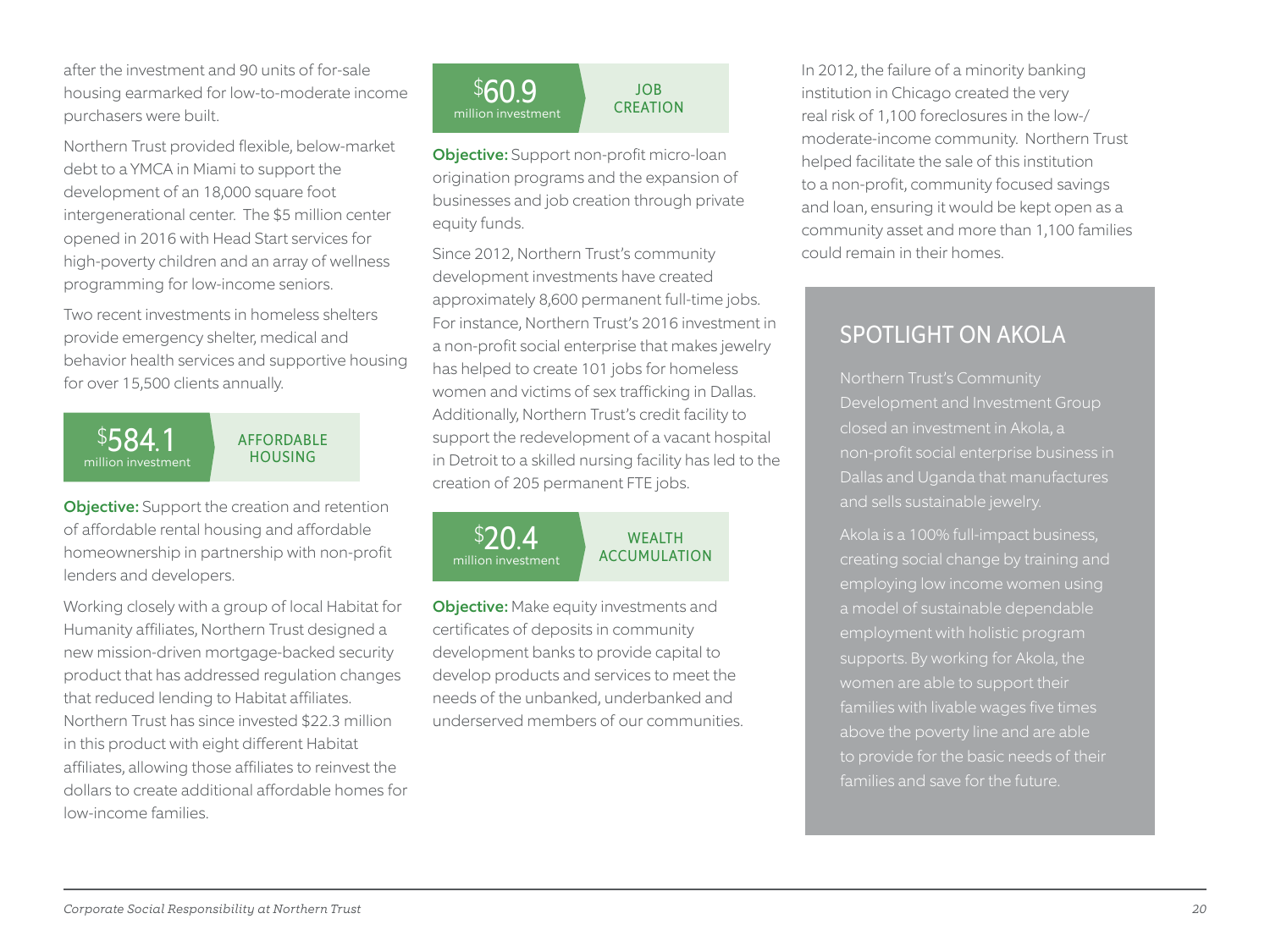# SUSTAINABLE PRODUCTS AND SERVICES

The foundation of Northern Trust's responsible investment principles, as with our entire decision-making process, is that we will act in a manner to protect our clients' financial well-being.

At the end of 2016, Northern Trust Asset Management managed \$54 billion of assets globally that incorporate ESG criteria, including six ESG funds and two newly launched ESG exchange-traded funds (ETFs). With ESG trends continuing to strengthen, our ESG pooled fund platform grew to over \$5 billion. Northern Trust's investment oversight solutions offer our investors comprehensive analysis, insights and monitoring, as well as asset class portfolios that include traditional market-based metrics and ESG exposures.

We have a comprehensive set of investment policies encompassing responsible investing factors such as our bespoke ESG pooled fund policies, our engagement policy that pertains to our European index funds, corporate governance and internal engagement principles and our custom proxy voting policy with ESG guidelines. In 2016, we also published our Northern Trust Stewardship Statement, which touches on the company's commitment

## NORTHERN TRUST ESG FUNDS

Northern Trust funds integrate or screen for a variety of different ESG factors including United Nations Global Compact, tobacco, weapons, firearms, gambling and nuclear weapons. As an asset manager, we also have the capability to:

- Manage assets to a socially responsible index. We have partnerships with all of the leading index providers and can design additional ESG indices on behalf of clients.
- Manage assets to a traditional index while excluding a client-directed list of companies. We currently manage restricted accounts to most major index series across asset classes. Accounts can be managed to replicate the risk & return characteristics of the broad index or the restricted index.
- Manage assets to a traditional index while interpreting a client's Socially Responsible Investing SRI/ESG guidelines. We currently manage a group of accounts for which we interpret the client guidelines and create a restricted list to synchronize with the investment management process.

#### NORTHERN TRUST MANAGED FUNDS

Northern Trust Global Sustainability Fund

Northern Trust World Custom ESG Equity

Northern Trust World Custom ESG EUR Hedged Equity Index Fund

Northern Trust North America Equity Index UCITS

Northern Trust Europe Equity Index

Northern Trust Emerging Markets Custom Low Carbon Optimised Equity Index Fund

Northern Trust Emerging Markets Custom ESG Equity Index Fund

Northern Trust Emerging Markets Custom ESG Equity Index UCITS FGR Fund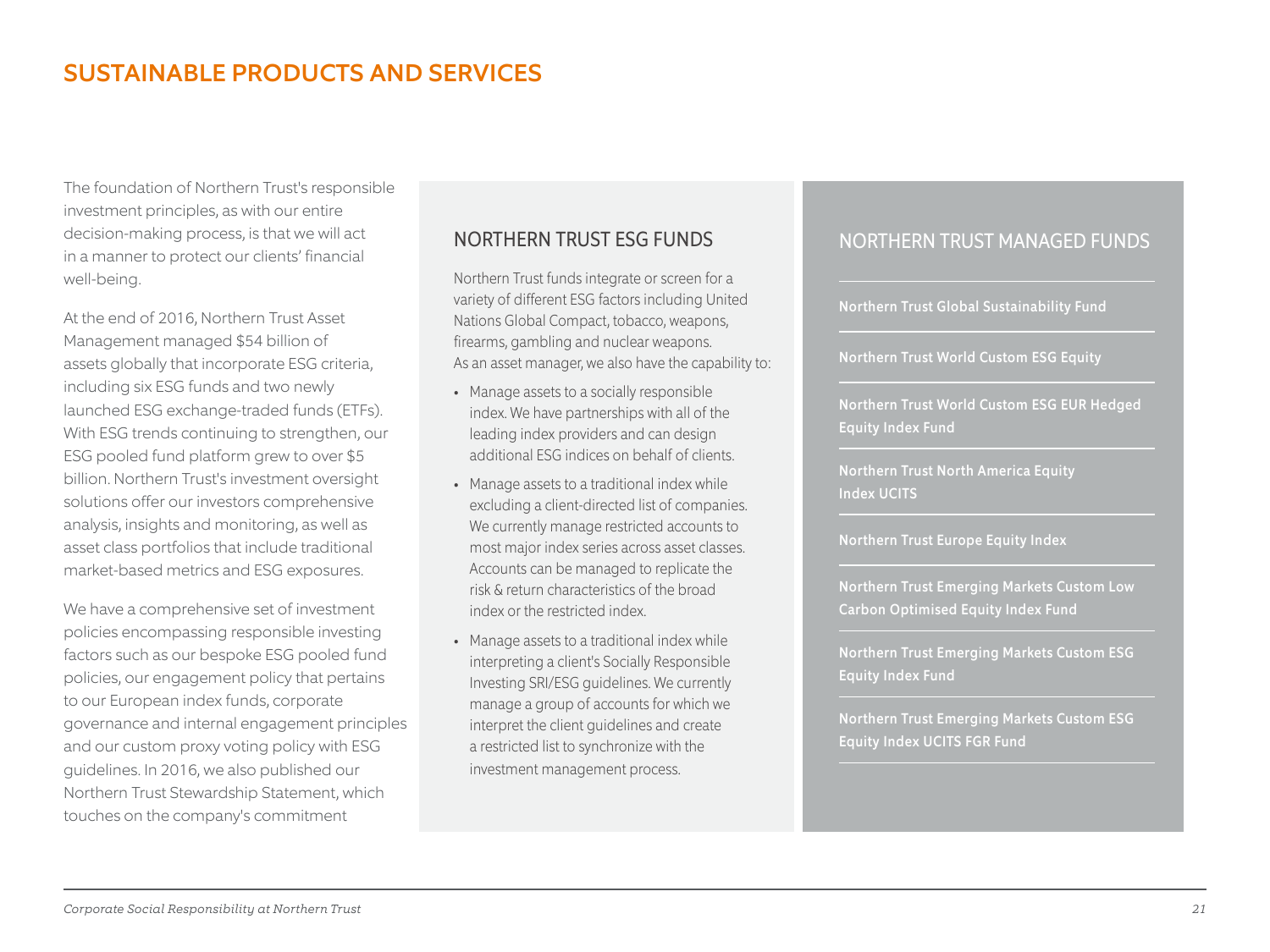Northern Trust Asset Management is a signatory to the United Nations Principles for Responsible Investing (UNPRI), with which it also partners on a variety of working groups including equity, fixed income, outreach and assurance.

to proxy voting, engagement and transparency. Stewardship aims to enhance the quality of engagement between institutional investors and companies in order to promote the long-term success of companies, such that the ultimate providers of capital (investors) also prosper. Responsibility for stewardship is shared between companies and investors, and effective stewardship benefits both parties as well as the economy as a whole. In light of our efforts, Northern Trust Asset Management was awarded Tier 1 status by the Financial Reporting Council.

As a leading investment manager, we recognize our additional influence and responsibilities to our clients and to society as a whole. Northern Trust Asset Management has utilized the services of Hermes Equity Ownership Services (EOS) to implement shareholder engagement across 21 of our EMEA equity products. The basis for Hermes EOS' approach in carrying out engagement activities on behalf of the funds, is the Northern Trust Responsible Ownership Engagement Policy.

Northern Trust's global platform for ESG investing is aligned with our fiduciary heritage and commitment to offer solutions to meet our clients' diverse objectives. Northern Trust manages three of the top 10 largest ESG index funds globally. Our Northern Trust World Custom ESG Fund had the #1 global inflow for an ESG index fund in 2016. Northern Trust is an industry pioneer and award-winner in smart beta strategies with

our proprietary Northern Trust Quality Score and factor analytic tools that analyze factor exposures of our clients' portfolios.

Our team of ESG experts actively engages with the wider sustainability community by sharing thought leadership, expertise and insight to help push sustainability and stewardship forward. Northern Trust Asset Management is a signatory to the United Nations Principles for Responsible Investing (UNPRI), with which it also partners on a variety of working groups including equity, fixed income, out-reach and assurance. We also report information to the Carbon Disclosure Project (CDP) and actively participate in the investor advisory group at the Sustainable Accounting Standards Board (SASB). Additionally, Northern Trust Asset Management is a member of the Institutional Investor Group on Climate Change (IIGCC) and the Banking Environment Initiative (BEI).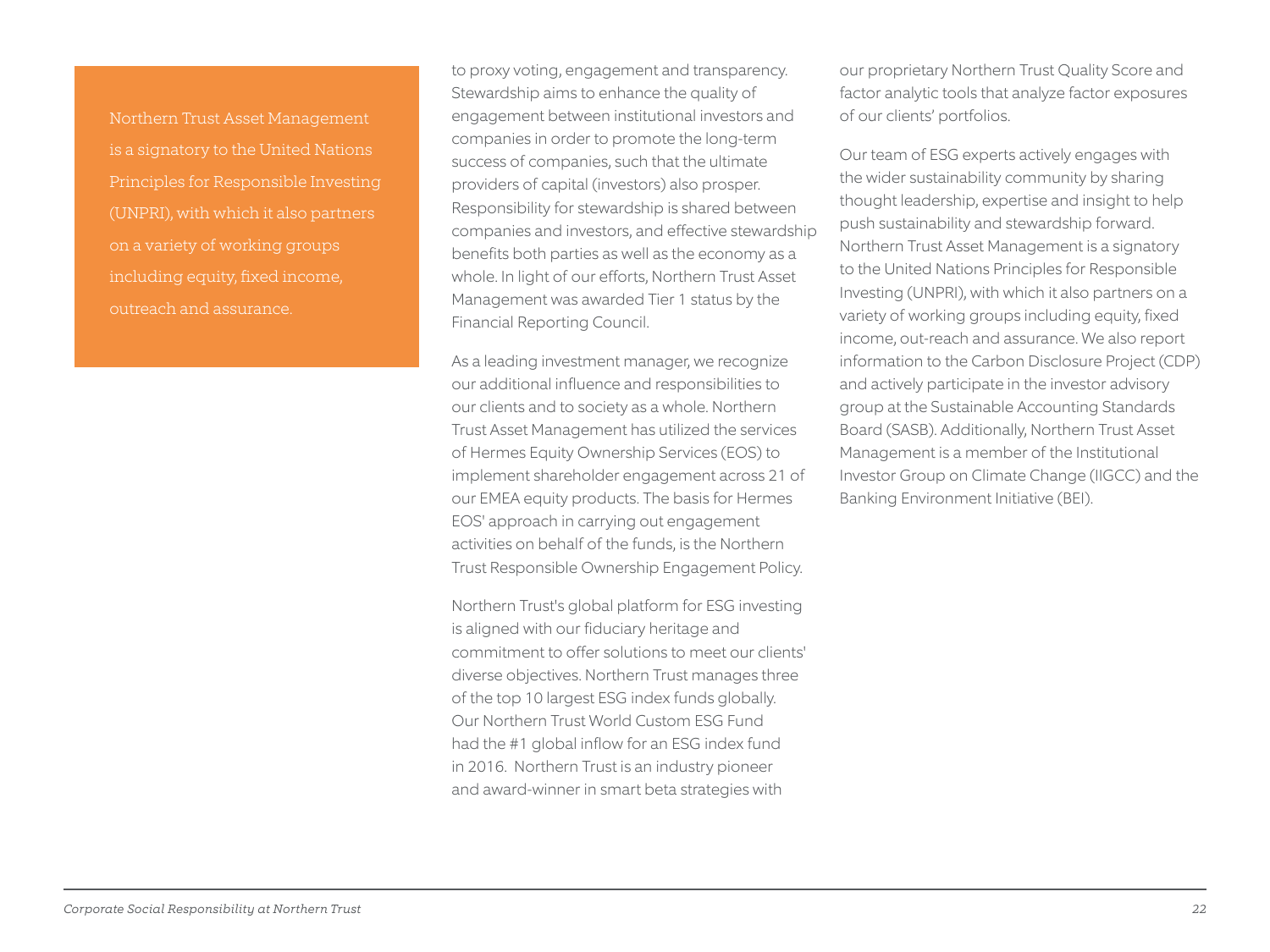# SELECTED MEMBERSHIPS

# THE UNITED NATIONS ENVIRONMENTAL PROGRAMME – FINANCE INITIATIVE (UNEP FI)

The UNEP FI is a global partnership between UNEP and the financial sector. More than 200 institutions, including banks, insurers and fund managers, work with UNEP to understand the impacts of environmental and social considerations on financial performance.

# THE BOSTON COLLEGE CENTER FOR CORPORATE CITIZENSHIP (BCCCC)

Based in the Carroll School of Management, the Boston College Center for Corporate Citizenship was founded in 1985, inspired by an early recognition that community expectations of companies were changing. The center combines the most valuable aspects of a professional community with the resources of a leading academic institution.

# UNITED NATIONS PRINCIPLES FOR RESPONSIBLE INVESTING (UNPRI)

The UNPRI Initiative is an international network of investors working together to put the six Principles for Responsible Investment into practice. Its goal is to understand the implications of sustainability for investors and support signatories to incorporate these issues into their investment decision-making and ownership practices.

## BANKING ENVIRONMENT INITIATIVE (BEI) – CAMBRIDGE UNIVERSITY INSTITUTE FOR SUSTAINABILITY LEADERSHIP

The chief executives of some of the world's largest banks created the BEI in 2010. Its mission is to lead the banking industry in collectively directing capital towards environmentally and socially sustainable economic development.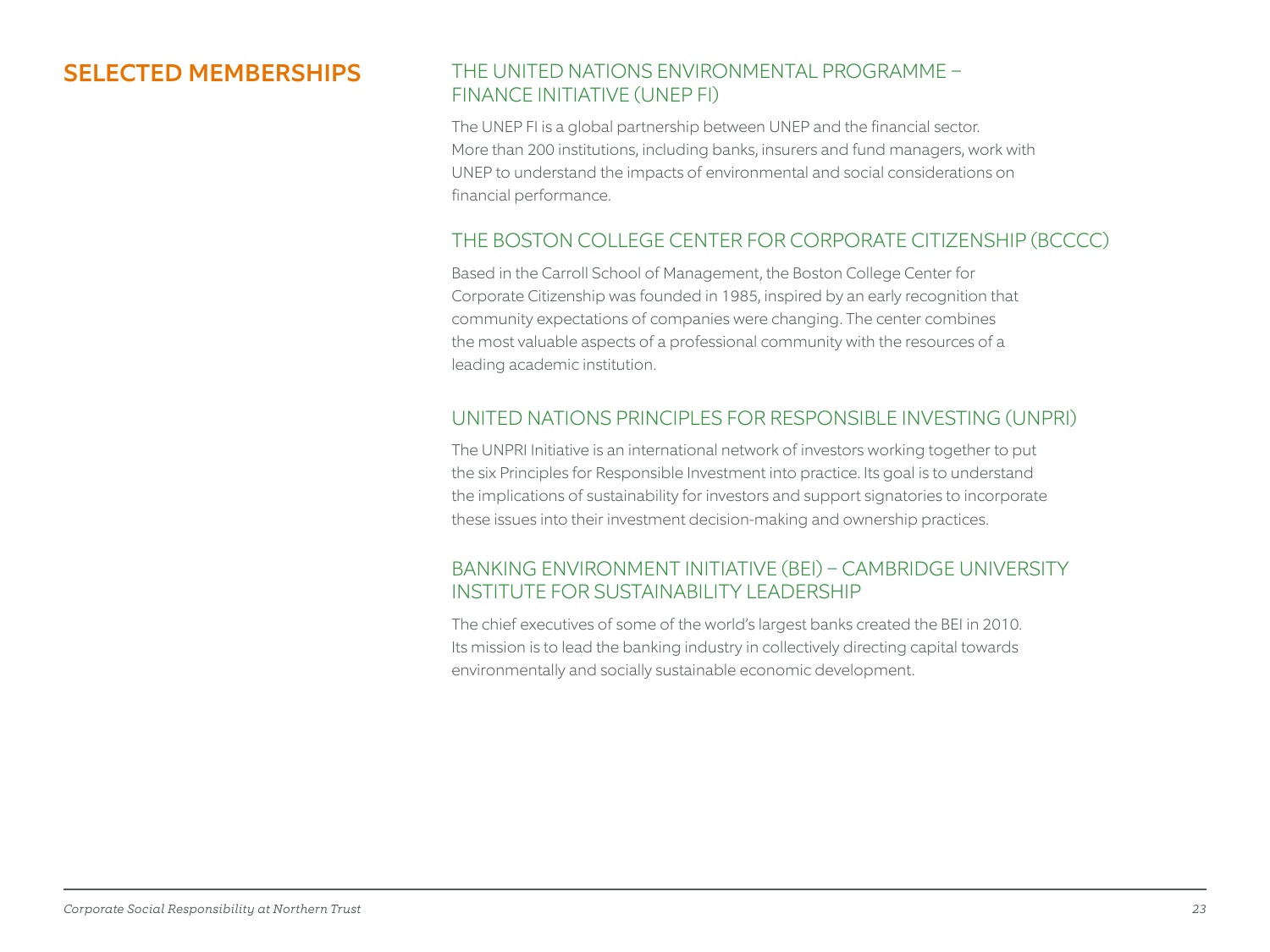© 2017 Northern Trust Corporation. Head Office: 50 South La Salle Street, Chicago, Illinois 60603 U.S.A. Incorporated with limited liability in the U.S. Products and services provided by subsidiaries of Northern Trust Corporation may vary in different markets and are offered in accordance with local regulation. For legal and regulatory information about individual market offices, visit northerntrust.com/disclosures.